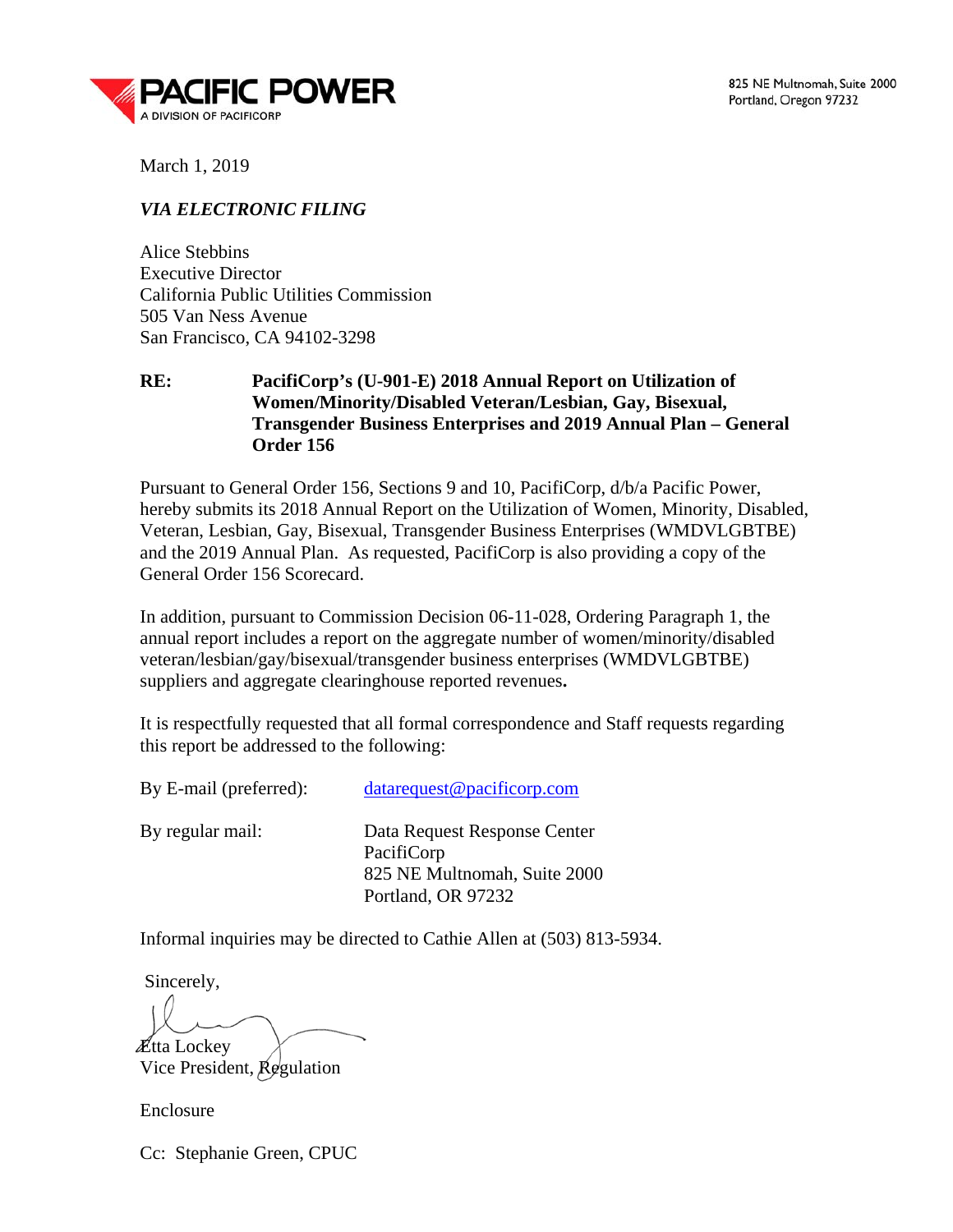# SUPPLIER **DIVERSITY** helping to grow opportunities

**2018 Annual Report - 2019 Annual Plan**

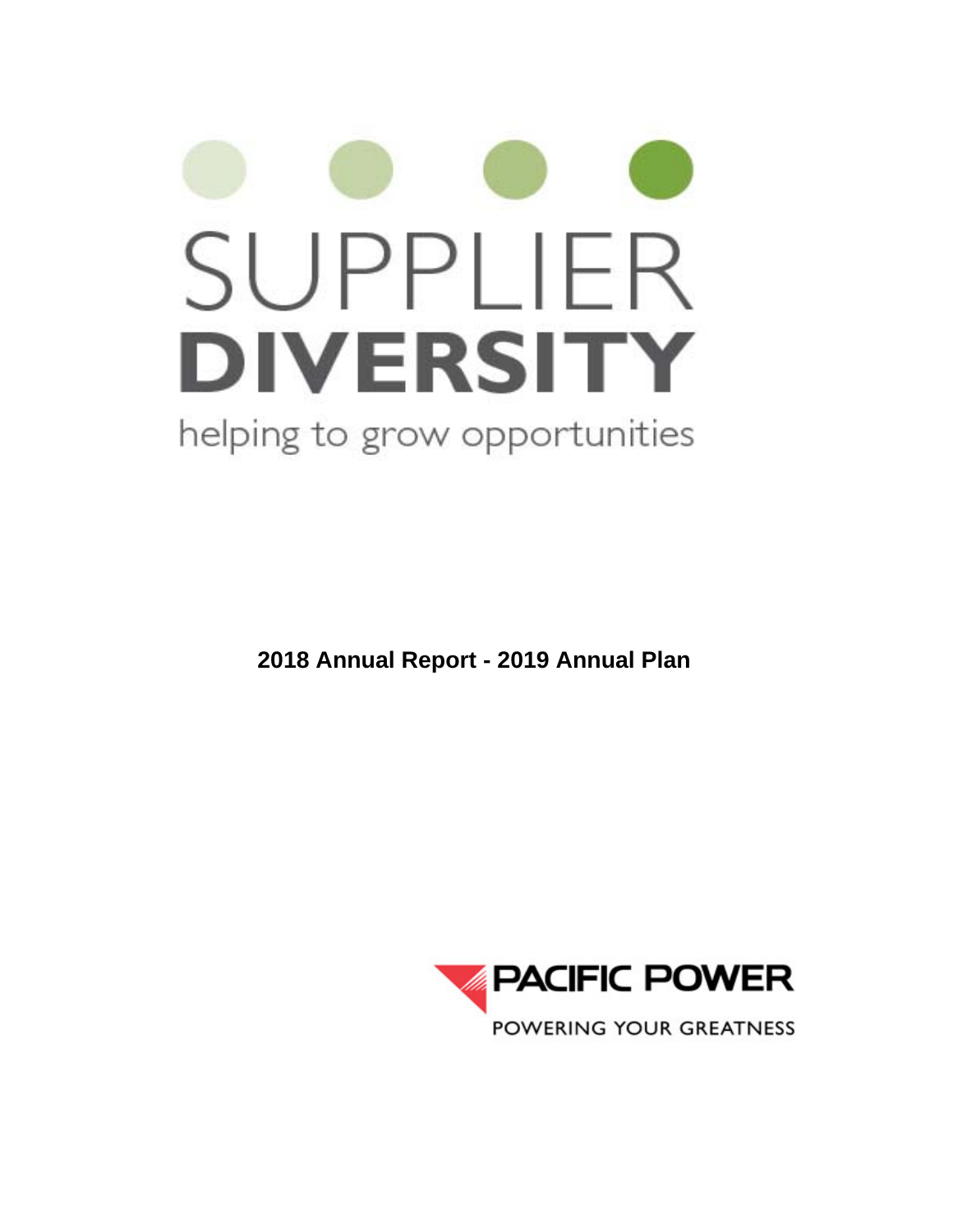## **OVERVIEW**

In accordance with the provisions of General Order (GO) 156, PacifiCorp, d/b/a Pacific Power (PacifiCorp or Company) respectfully submits its 2018 Annual Report and 2019 Annual Plan for the Utility Supplier Diversity Program. The Annual Report covers the period of January 1, 2018, through December 31, 2018, and the Annual Plan covers January 1, 2019, through December 31, 2019.

This report provides information regarding the Company's Women, Minority, Disabled Veteran, and Lesbian, Gay, Bisexual and Transgender Business Enterprise (WMDVLGBTBE) procurement program and summarizes PacifiCorp's utilization of WMDVLGBTBE suppliers during 2018. The report generally follows the reporting format guidelines established in California Public Utilities Commission (Commission) Decision (D.) 95-12-045 and D.15-06-007.

## **INTRODUCTION**

PacifiCorp is a subsidiary of Berkshire Hathaway Energy (BHE), and one of a number of utilities in the BHE family of companies spanning the United States, United Kingdom, The Philippines and Canada. Much of PacifiCorp's procurement contracts are aggregated at the BHE level, leveraging the global marketplace to provide value to all of BHE's customers. While this covers a wide range of materials, equipment and professional services, general services are primarily sourced from PacifiCorp's local communities.

PacifiCorp's scope of operations in northern California is very limited, serving only 45,000 customers in the communities of Yreka, Mt. Shasta, Crescent City and Alturas. This represents a population density of less than four customers per square mile. By comparison, the population density of Los Angeles and San Francisco exceeds 20,000-30,000 and 12,000-18,000 customers per square mile, respectively. PacifiCorp's northern California customers account for only 1.43% percent of the total kilowatt hour sales in PacifiCorp's six state service territory (California, Oregon, Washington, Idaho, Utah and Wyoming), and only 1.63% of PacifiCorp's total procurement spend.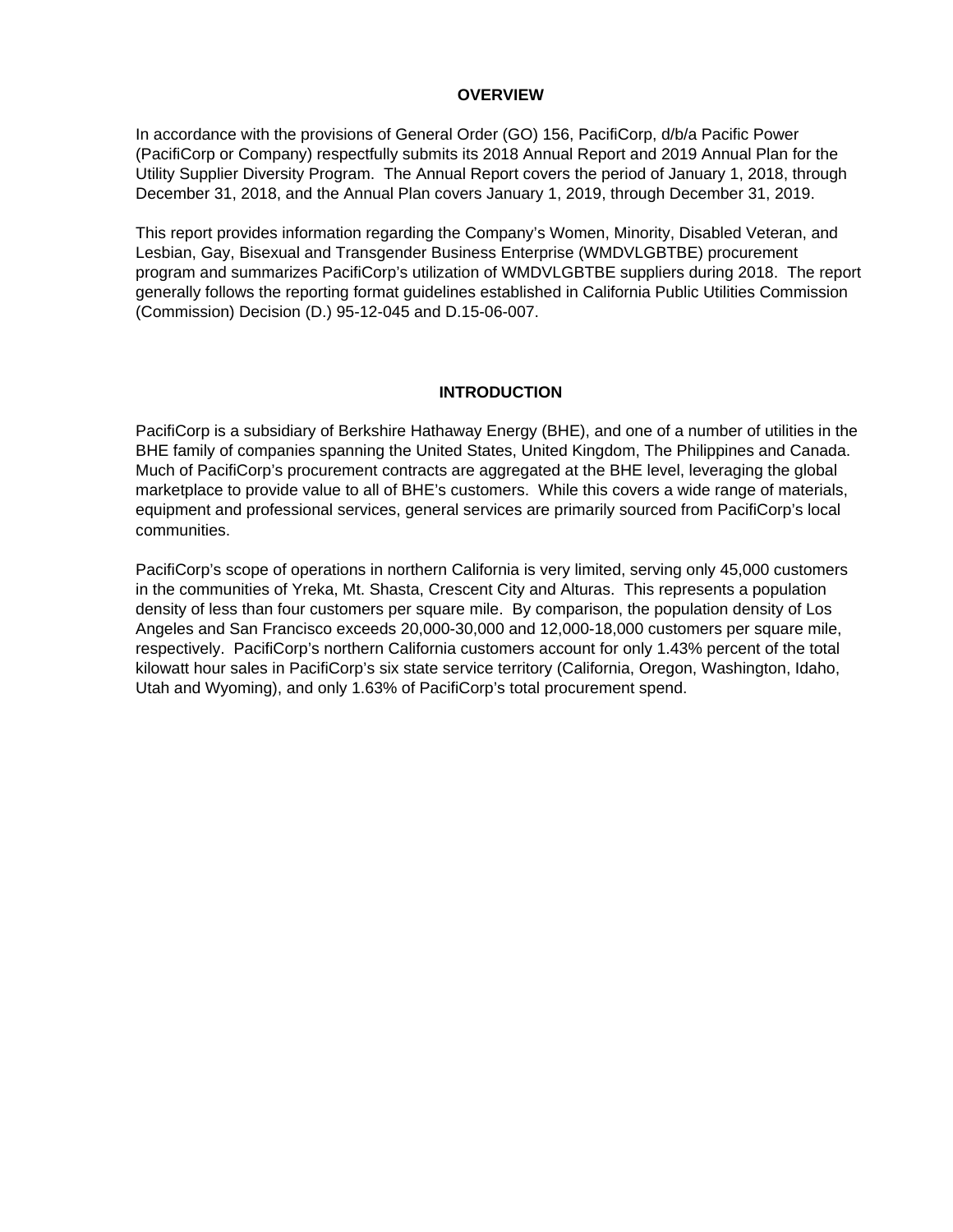| <b>PACIFICORP</b>           | 2018 Report                                                                          | $G.0.$ #156    |
|-----------------------------|--------------------------------------------------------------------------------------|----------------|
|                             | <b>WMDVLGBTBE Annual Report/Annual Plan - Table of Contents</b>                      |                |
| G.O. #156<br><b>Section</b> | <b>Annual Report</b>                                                                 | Page<br>Number |
| 9.1.1                       | Description of WMDVLGBTBE Program Activities During the Previous Calendar Year       | 1              |
| 9.1.2                       | <b>WMDVLGBTBE Annual Results by Ethnicity</b>                                        | 3              |
| 9.1.2                       | WMDVLGBTBE Direct Procurement by Product and Service Categories                      | 4              |
| 9.1.2                       | WMDVLGBTBE Subcontractor Procurement by Product and Service Categories               | 5              |
| 9.1.2                       | WMDVLGBTBE Procurement by Standard Industrial Categories                             | 6              |
| 9.1.2                       | Number of WMDVLGBTBE Suppliers and Revenue Reported to the Clearinghouse             | $\overline{7}$ |
| 9.1.2                       | Description of Number of WMDVLGBTBE Suppliers with California Majority Workforce     | 8              |
| 9.1.3                       | <b>WMDVLGBTBE Program Expenses</b>                                                   | 9              |
| 9.1.4                       | Description of Progress in Meeting or Exceeding Set Goals                            | 10             |
| 9.1.4                       | <b>WMDVLGBTBE Results and Goals</b>                                                  | 11             |
| 9.1.5                       | Description of Prime Contractor Utilization of WMDVLGBTBE Subcontractors             | $12 \,$        |
| 9.1.5                       | Summary of Prime Contractor Utilization of WMDVLGBTBE Subcontractors                 | 13             |
| 9.1.6                       | A List of WMDVLGBTBE Complaints Received and Current Status                          | 14             |
| 9.1.7                       | Description of Efforts to Recruit WMDVLGBTBE Suppliers in Low Utilization Categories | 15             |
| 9.1.11                      | <b>WMDVLGBTBE Fuel Procurement</b>                                                   | 16             |
|                             | <b>Annual Plan</b>                                                                   |                |
| 10.1.1                      | WMDVLGBTBE Annual SHORT, MID, AND LONG-TERM Goals                                    | 17             |
| 10.1.2                      | Description of WMDVLGBTBE Planned Program Activities for the Next Calendar Year      | 18             |
| 10.1.3                      | Plans for Recruiting WMDVLGBTBE Suppliers in Low Utilization Areas                   | 19             |
| 10.1.4                      | Plans for Recruiting WMDVLGBTBE Suppliers Where Unavailable                          | 20             |
| 10.1.5                      | Plans for Encouraging Prime Contractors to Subcontract WMDVLGBTBE Suppliers          | 21             |
| 10.1.6                      | Plans for Complying with WMDVLGBTBE Program Guidelines                               | 22             |

#### **ATTACHMENT C**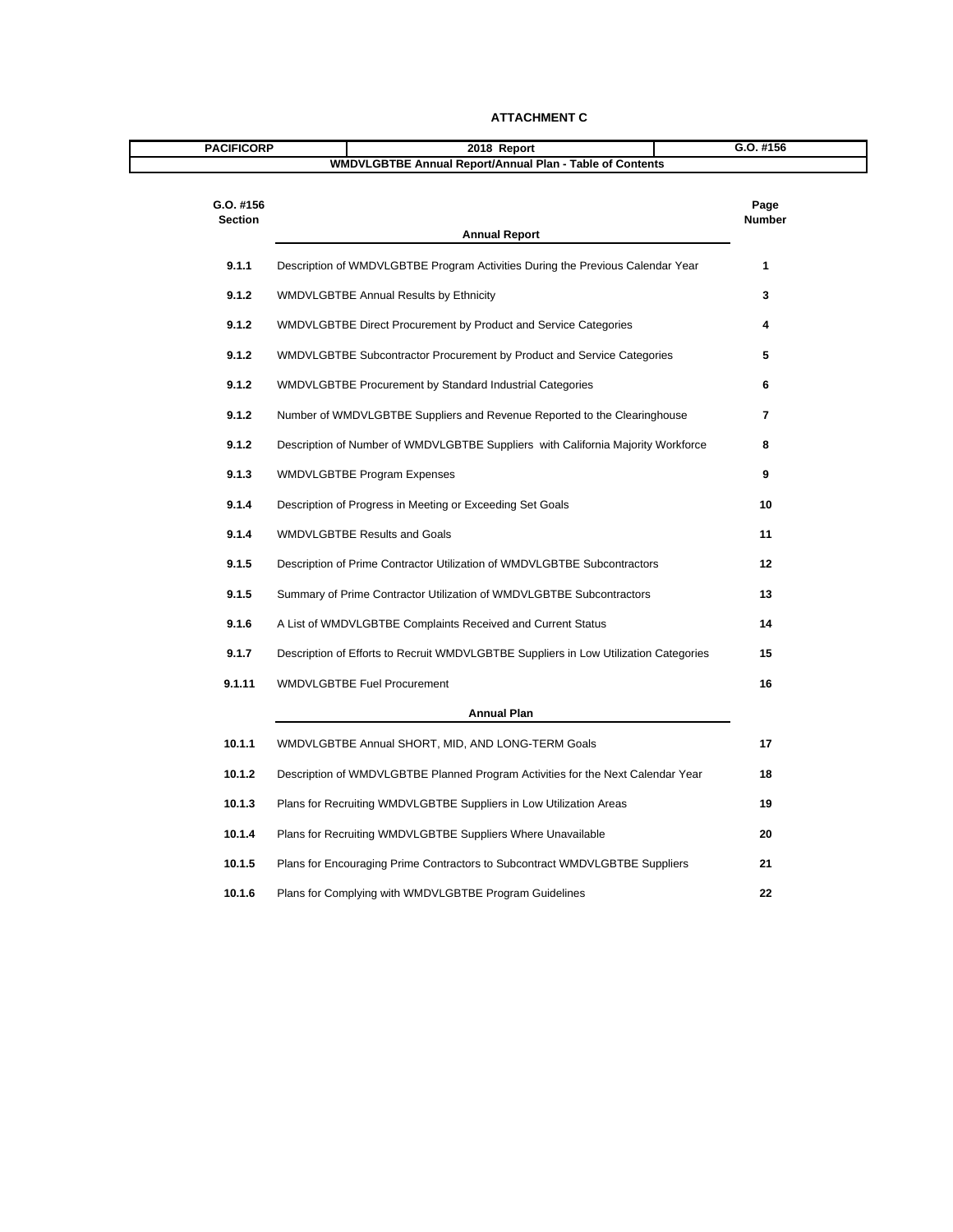| <b>PACIFICORP</b>                                                              | 2018 Report | G.O. #156 Sec. 9.1.1 |
|--------------------------------------------------------------------------------|-------------|----------------------|
| Description of WMDVLGBTBE Program Activities During the Previous Calendar Year |             |                      |

#### **INTERNAL PROGRAM ACTIVITIES**

PacifiCorp's sourcing model requires that purchase decisions be based on an objective evaluation of documented and pre-established criteria, which include a variety of factors determined by the sourcing team. The Company's objective is to obtain the maximum value:

- For each dollar it spends
- At the lowest "total cost of ownership"

Suppliers who meet the Company's safety, quality, risk management and value for money requirements are invited to the competitive bids and have the opportunity to win business through master contracts, project-specific contracts, local purchase orders and through tier 1 contractors. The Company requires formal competitive bids on purchases greater than \$50,000 but permits informal bids on purchases between \$5,000 and \$50,000. Purchases below \$5,000 can be made by operations staff without the engagement of procurement. Purchases not subject to a formal bid make up 90 percent of the purchase order spend in California.

#### **PacifiCorp expanded its diversity supplier database**

To facilitate operation's staff identification and use of diversity suppliers, the Company's internal vendor database was expanded and enhanced to make it easier to search for specific goods and services.

In 2018 WMDVLGBTBE certifications continued to be verified with all suppliers in PacifiCorp's enterprise resource planning system vendor database. This validation of certification resulted in 623 suppliers identified as WMDVLGBTBE. Suppliers were also encouraged to register with the Clearinghouse if they were interested in doing business in California. This diversity supplier database is published on PacifiCorp's intranet and available to procurement personnel and all field staff who are authorized to make local purchases.

#### **EXTERNAL PROGRAM ACTIVITIES**

In October, 2018, PacifiCorp co-hosted a panel with PG&E titled "How to Prepare to Compete for Corporate Business: From a Utility Perspective".

Held in Eureka CA, the expo provided the opportunity for diversity suppliers to hear from California's northern utility providers about how to strategically orient themselves to compete for business opportunities.

Through the Oregon Association of Minority Entrepreneurs (OAME), PacifiCorp is participating in their diversity supplier mentorship program. PacifiCorp is providing advice and guidance to help these businesses grow and compete, including business strategy, organizational structure, proposal development and resource management.

PacifiCorp is an active member of the Business Diversity Institute, Inc. (BDI), which is dedicated to sustaining minority-owned and women-owned business through training an education (www.bdiweb.org). PacifiCorp participates through their Diversity Practitioners Summits and Minority Enterprise Development (MED) Week Workshops.

In 2017 the State of Oregon's Governor's Office of Diversity, Equity and Inclusion restarted the Oregon Governor's Marketplace, a two-day conference emphasizing learning and networking in support of diversity suppliers. PacifiCorp supported this event and participated in the reverse vendor fair again in 2018.

#### **PacifiCorp Overall Use of Diversity Suppliers**

Company-wide procurement with all suppliers was \$1,762,624,109, which is a 33.9 percent increase from 2017. Company-wide spend with verified WMDVLGBTBE suppliers was \$34,918,729, which is an 7.3 percent increase from 2017. Total spend with California-certified WMDVLGBTBE suppliers used Company-wide was \$33,565,614, which is a 5.5 percent decrease from 2017. Direct spend with suppliers in the Company's California service territory was \$28,716,578 and of that \$5,218,542 was with certified WMDVLGBTBE suppliers, which is a 34.6% increase from 2017.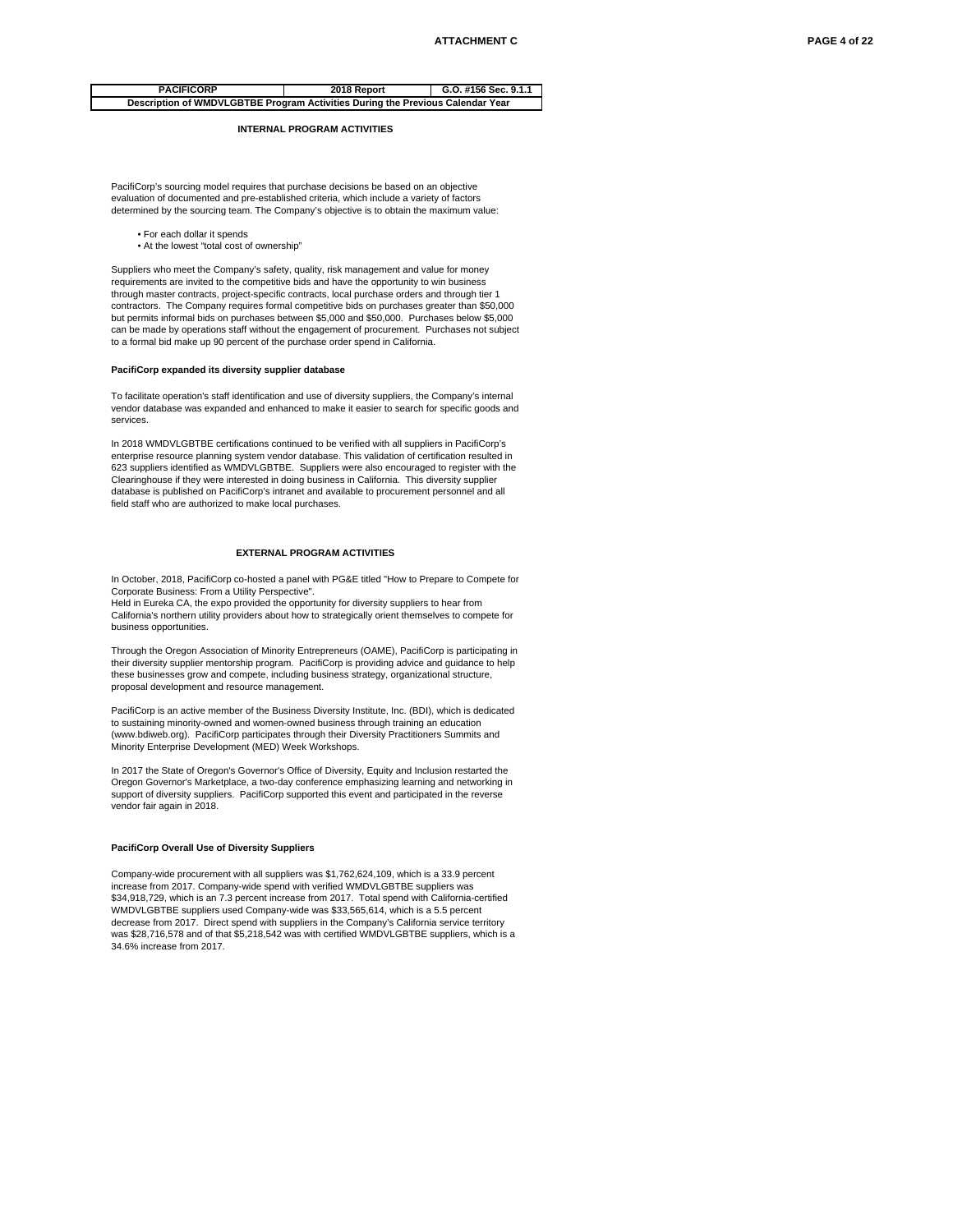## **ATTACHMENT C Page 2**

#### **G.O. #156 Sec. 9.1.2 Name of Utility 2018 Report WMDVLGBTBE Annual Results by Ethnicity**

|                |                           |                                                 |               | 2018     |             |               |
|----------------|---------------------------|-------------------------------------------------|---------------|----------|-------------|---------------|
|                |                           |                                                 | <b>Direct</b> | Sub      | Total \$    | $\frac{9}{6}$ |
|                |                           | Asian Pacific American                          | \$0           | \$0      | \$0         | 0.00%         |
| $\overline{c}$ |                           | African American                                | \$0           | \$0      | \$0         | 0.00%         |
| 3              | <b>Minority</b><br>Male   | Hispanic American                               | \$3,925,167   | \$0      | \$3,925,167 | 13.67%        |
| 4              |                           | Native American                                 | \$0           | \$0      | \$0         | 0.00%         |
| $\overline{5}$ |                           | <b>Total Minority Male</b>                      | \$3,925,167   | \$0      | \$3,925,167 | 13.67%        |
| 6              |                           | Asian Pacific American                          | \$0           | \$0      | \$0         | 0.00%         |
| $\frac{7}{8}$  |                           | African American                                | \$305         | \$0      | \$305       | 0.00%         |
|                | <b>Minority</b><br>Female | Hispanic American                               | \$102,000     | \$96,649 | \$198,649   | 0.69%         |
| 9              |                           | Native American                                 | \$0           | \$0      | \$0         | 0.00%         |
| 10             |                           | <b>Total Minority Female</b>                    | \$102,305     | \$96,649 | \$198,954   | 0.69%         |
|                |                           |                                                 |               |          |             |               |
| 11             |                           | <b>Total Minority Business Enterprise (MBE)</b> | \$4,027,472   | \$96,649 | \$4,124,121 | 14.36%        |
|                |                           |                                                 |               |          |             |               |
| 12             |                           | Women Business Enterprise (WBE)                 | \$1,191,070   | \$0      | \$1,191,070 | 4.15%         |
|                |                           |                                                 |               |          |             |               |
|                |                           | Lesbian, Gay, Bisexual, Transgender             |               |          |             |               |
| 13             |                           | <b>Business Enterprise (LGBTBE)</b>             | \$0           | \$0      | \$0         | 0.00%         |
|                |                           |                                                 |               |          |             |               |
|                |                           | <b>Disabled Veteran Business</b>                |               |          |             |               |
| 14             |                           | Enterprise (DVBE)                               | \$0           | \$0      | \$0         | 0.00%         |
|                |                           |                                                 |               |          |             |               |
| 15             |                           | Other $8(a)^*$                                  | \$0           | \$0      | \$0         | 0.00%         |
|                |                           |                                                 |               |          |             |               |
| 16             |                           | <b>TOTAL WMDVLGBTBE</b>                         | \$5,218,542   | \$96,649 | \$5,315,191 | 18.51%        |
|                |                           |                                                 |               |          |             |               |
|                | 17 Net Procurement**      | \$28,716,579                                    |               |          |             |               |

**NOTE: \* FIRMS CLASSIFIED AS 8(a) OF SMALL BUSINESS ADMINISTRATION INCLUDES NON-WMDVLGBTBE \*\* NET PROCUREMENT INCLUDES PURCHASE ORDER, NON-PURCHASE ORDER**

**Direct - DIRECT PROCUREMENT**

**Sub - SUBCONTRACTOR PROCUREMENT % - PERCENTAGE OF NET PROCUREMENT**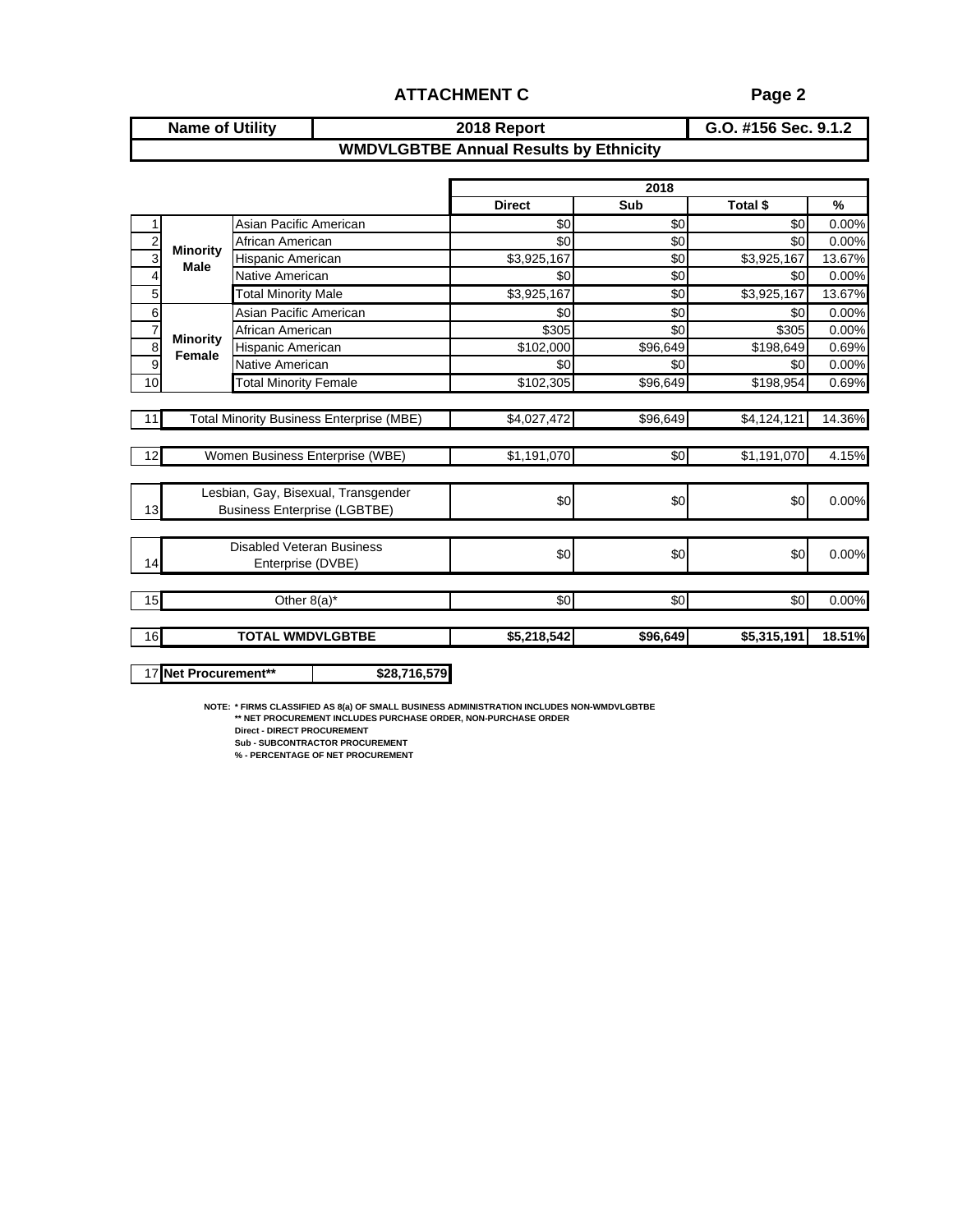## **ATTACHEMENT C PAGE 4 of 22**

|                         | <b>PACIFICORP</b>                                                                |                                                      |                                                                        |                | 2018 Report                                                                          |               |                 | G.O. #156 Sec. 9.1.2 |              |        |  |  |
|-------------------------|----------------------------------------------------------------------------------|------------------------------------------------------|------------------------------------------------------------------------|----------------|--------------------------------------------------------------------------------------|---------------|-----------------|----------------------|--------------|--------|--|--|
|                         |                                                                                  |                                                      | <b>WMDVLGBTBE Direct Procurement by Product and Service Categories</b> |                |                                                                                      |               |                 |                      |              |        |  |  |
|                         |                                                                                  |                                                      |                                                                        |                | <b>Products</b>                                                                      |               | <b>Services</b> |                      | <b>Total</b> |        |  |  |
|                         |                                                                                  |                                                      |                                                                        |                | \$                                                                                   | $\frac{9}{6}$ | \$              | %                    | \$           | %      |  |  |
| 1                       |                                                                                  | Asian Pacific American                               |                                                                        | <b>Direct</b>  | \$0                                                                                  | 0.00%         | \$0             | 0.00%                | \$0          | 0.00%  |  |  |
| $\boldsymbol{2}$        |                                                                                  | African American                                     |                                                                        | <b>Direct</b>  | \$0                                                                                  | 0.00%         | \$0             | 0.00%                | \$0          | 0.00%  |  |  |
| 3                       | <b>Minority</b><br><b>Male</b>                                                   | Hispanic American                                    |                                                                        | Direct         | \$0                                                                                  | 0.00%         | \$3,925,167     | 13.67%               | \$3,925,167  | 13.67% |  |  |
| $\overline{\mathbf{4}}$ |                                                                                  | Native American                                      |                                                                        | Direct         | \$0                                                                                  | 0.00%         | \$0             | 0.00%                | \$0          | 0.00%  |  |  |
| 5                       |                                                                                  | <b>Total Minority Male</b><br>Asian Pacific American |                                                                        |                | \$0                                                                                  | 0.00%         | \$3,925,167     | 13.67%               | \$3,925,167  | 13.67% |  |  |
| $\,6$                   |                                                                                  |                                                      |                                                                        |                | \$0                                                                                  | 0.00%         | \$0             | 0.00%                | \$0          | 0.00%  |  |  |
| $\overline{7}$          |                                                                                  | African American                                     |                                                                        |                | \$0                                                                                  | 0.00%         | \$305           | 0.00%                | \$305        | 0.00%  |  |  |
| $\overline{8}$          | <b>Minority</b><br><b>Female</b>                                                 | Hispanic American<br>Native American                 |                                                                        |                | \$0                                                                                  | 0.00%         | \$102,000       | 0.36%                | \$102,000    | 0.36%  |  |  |
| 9                       |                                                                                  | <b>Total Minority Female</b>                         |                                                                        |                | \$0                                                                                  | 0.00%         | \$0             | 0.00%                | \$0          | 0.00%  |  |  |
| 10                      |                                                                                  |                                                      |                                                                        |                | $\overline{50}$                                                                      | 0.00%         | \$102,305       | 0.36%                | \$102,305    | 0.36%  |  |  |
| 11                      |                                                                                  | <b>Total Minority Business Enterprise (MBE)</b>      |                                                                        |                | \$0                                                                                  | 0.00%         | \$4,027,472     | 14.02%               | \$4,027,472  | 14.02% |  |  |
| 12                      | Women Business Enterprise (WBE)                                                  |                                                      |                                                                        | <b>Direct</b>  | \$6,772                                                                              | 0.02%         | \$1,184,298     | 4.12%                | \$1,191,070  | 4.15%  |  |  |
| 13                      |                                                                                  | Enterprise (LGBTBE)                                  | Lesbian, Gay, Bisexual, Transgender Business                           | <b>Direct</b>  | \$0                                                                                  | 0.00%         | \$0             | 0.00%                | \$0          | 0.00%  |  |  |
| 14                      |                                                                                  |                                                      | Disabled Veteran Business Enterprise (DVBE)                            | <b>IDirect</b> | \$0                                                                                  | 0.00%         | \$0             | 0.00%                | \$0          | 0.00%  |  |  |
| 15                      |                                                                                  | Other $8(a)^*$                                       |                                                                        | <b>Direct</b>  | \$0                                                                                  | 0.00%         | $\overline{50}$ | 0.00%                | \$0          | 0.00%  |  |  |
| 16                      |                                                                                  | <b>TOTAL WMDVLGBTBE</b>                              |                                                                        | <b>Direct</b>  | \$6,772                                                                              | 0.02%         | \$5,211,770     | 18.15%               | \$5,218,542  | 18.17% |  |  |
|                         | <b>Total Product</b><br>17 Procurement<br><b>Total Service</b><br>18 Procurement |                                                      | \$0<br>\$0                                                             |                | PacifiCorp is unable to split total procurement spend between<br>product and service |               |                 |                      |              |        |  |  |
|                         | 19 Net Procurement**                                                             |                                                      | \$28,716,579                                                           |                |                                                                                      |               |                 |                      |              |        |  |  |
|                         | <b>Total Number of</b>                                                           |                                                      |                                                                        |                |                                                                                      |               |                 |                      |              |        |  |  |

NOTE: \* FIRMS CLASSIFIED AS 8(a) OF SMALL BUSINESS ADMINISTRATION INCLUDES NON-WMDVLGBTBE<br>\*\* NET PROCUREMENT INCLUDES PURCHASE ORDER, AND NON-PURCHASE ORDER DOLLARS<br>Direct-DIRECT PROCUREMENT<br>Sub - SUBCONTRACTOR PROCUREMENT 9

20 **Received Direct Spend**

 **WMDVLGBTBEs that**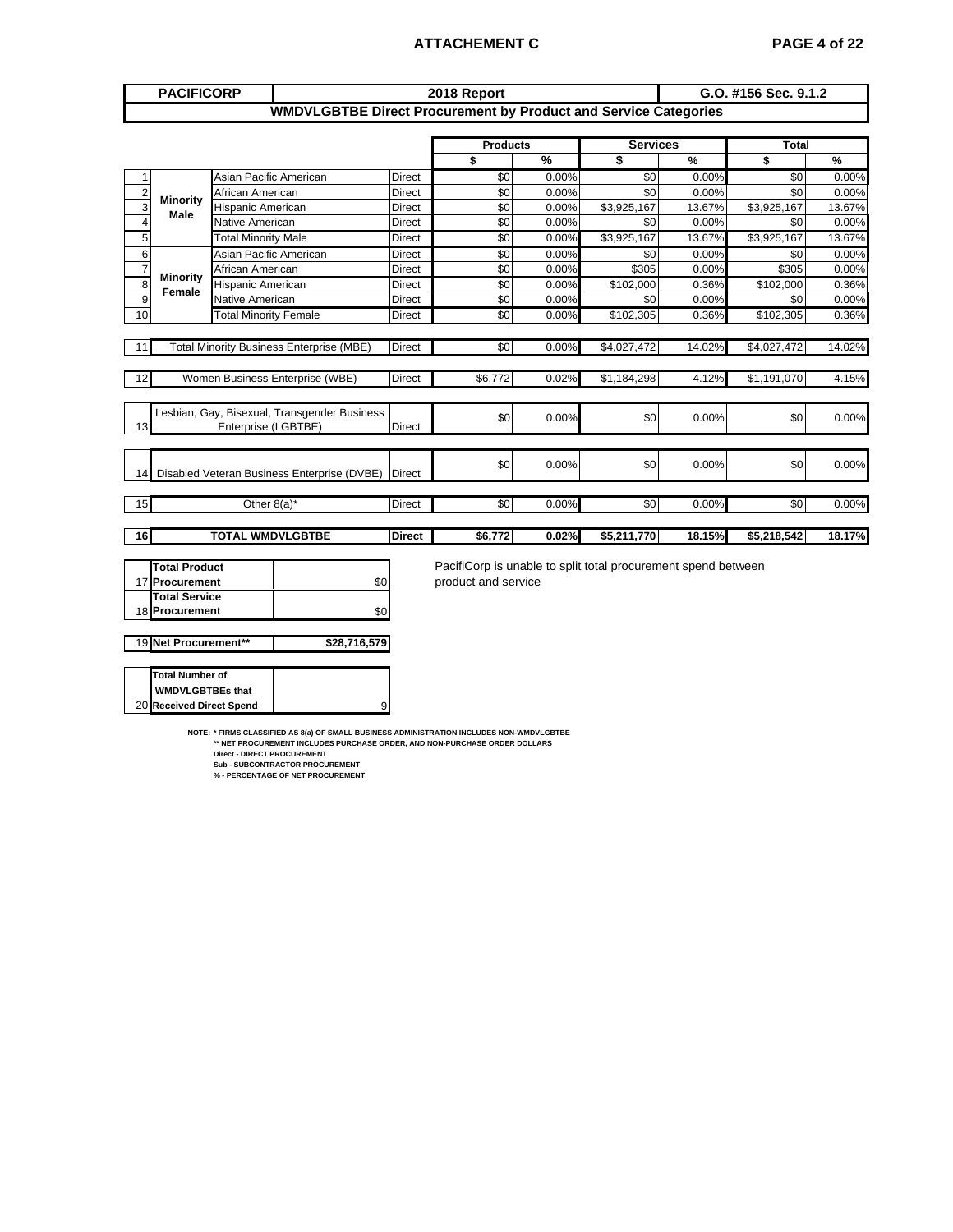## **ATTACHMENT C PAGE 5 of 22**

|                | <b>PACIFICORP</b>              |                                                |                                                                               |            | 2018 Report                                                   |               |                 |       | G.O. #156 Sec. 9.1.2 |               |
|----------------|--------------------------------|------------------------------------------------|-------------------------------------------------------------------------------|------------|---------------------------------------------------------------|---------------|-----------------|-------|----------------------|---------------|
|                |                                |                                                | <b>WMDVLGBTBE Subcontractor Procurement by Product and Service Categories</b> |            |                                                               |               |                 |       |                      |               |
|                |                                |                                                |                                                                               |            | <b>Products</b>                                               |               | <b>Services</b> |       | <b>Total</b>         |               |
|                |                                |                                                |                                                                               |            | \$                                                            | $\frac{9}{6}$ | \$              | %     | \$                   | $\frac{9}{6}$ |
| $\mathbf{1}$   |                                | Asian Pacific American                         |                                                                               | Sub        | \$0                                                           | 0.00%         | \$0             | 0.00% | \$0                  | 0.00%         |
| $\overline{c}$ |                                | African American                               |                                                                               | Sub        | \$0                                                           | 0.00%         | \$0             | 0.00% | \$0                  | 0.00%         |
| $\overline{3}$ | <b>Minority</b><br><b>Male</b> | Hispanic American                              |                                                                               | Sub        | \$0                                                           | 0.00%         | \$0             | 0.00% | \$0                  | 0.00%         |
| $\overline{4}$ |                                | Native American                                |                                                                               | Sub        | \$0                                                           | 0.00%         | \$0             | 0.00% | \$0                  | 0.00%         |
| 5              |                                | <b>Total Minority Male</b>                     |                                                                               | Sub        | \$0                                                           | 0.00%         | \$0             | 0.00% | \$0                  | 0.00%         |
| 6              |                                | Asian Pacific American                         |                                                                               | Sub        | \$0                                                           | 0.00%         | \$0             | 0.00% | \$0                  | 0.00%         |
| $\overline{7}$ |                                | African American<br><b>Minority</b>            |                                                                               |            | \$0                                                           | 0.00%         | \$0             | 0.00% | \$0                  | 0.00%         |
| $\overline{8}$ |                                | Hispanic American<br>Female<br>Native American |                                                                               |            | \$96,649                                                      | 0.34%         | \$0             | 0.00% | \$96,649             | 0.34%         |
| $\overline{9}$ |                                |                                                |                                                                               | Sub        | \$0                                                           | 0.00%         | \$0             | 0.00% | \$0                  | 0.00%         |
| 10             |                                | <b>Total Minority Female</b>                   |                                                                               | Sub        | \$96,649                                                      | 0.34%         | \$0             | 0.00% | \$96,649             | 0.34%         |
|                |                                |                                                |                                                                               |            |                                                               |               |                 |       |                      |               |
| 11             |                                |                                                | <b>Total Minority Business Enterprise (MBE)</b>                               | Sub        | \$96,649                                                      | 0.34%         | \$0             | 0.00% | \$96,649             | 0.34%         |
|                |                                |                                                |                                                                               |            |                                                               |               |                 |       |                      |               |
| 12             |                                |                                                | Women Business Enterprise (WBE)                                               | Sub        | \$0                                                           | 0.00%         | \$0             | 0.00% | \$0                  | 0.00%         |
|                |                                |                                                |                                                                               |            |                                                               |               |                 |       |                      |               |
|                |                                |                                                | Lesbian, Gay, Bisexual, Transgender Business                                  |            | \$0                                                           | 0.00%         | \$0             | 0.00% | \$0                  | 0.00%         |
| 13             |                                | Enterprise (LGBTBE)                            |                                                                               | Sub        |                                                               |               |                 |       |                      |               |
|                |                                |                                                |                                                                               |            |                                                               |               |                 |       |                      |               |
|                |                                |                                                | Disabled Veteran Business Enterprise (DVBE)                                   | <b>Sub</b> | \$0                                                           | 0.00%         | \$0             | 0.00% | \$0                  | 0.00%         |
| 14             |                                |                                                |                                                                               |            |                                                               |               |                 |       |                      |               |
| 15             |                                | Other $8(a)^*$                                 |                                                                               | Sub        | \$0                                                           | 0.00%         | \$0             | 0.00% | \$0                  | 0.00%         |
|                |                                |                                                |                                                                               |            |                                                               |               |                 |       |                      |               |
| 16             |                                | <b>TOTAL WMDVLGBTBE</b>                        |                                                                               | Sub        | \$96,649                                                      | 0.34%         | \$0             | 0.00% | \$96.649             | 0.34%         |
|                |                                |                                                |                                                                               |            |                                                               |               |                 |       |                      |               |
|                | <b>Total Product</b>           |                                                |                                                                               |            | PacifiCorp is unable to split total procurement spend between |               |                 |       |                      |               |
|                | 17 Procurement                 | \$0                                            |                                                                               |            | product and service                                           |               |                 |       |                      |               |
|                | <b>Total Service</b>           |                                                |                                                                               |            |                                                               |               |                 |       |                      |               |
|                | 18 Procurement                 |                                                | \$0                                                                           |            |                                                               |               |                 |       |                      |               |

NOTE: \* FIRMS CLASSIFIED AS 8(a) OF SMALL BUSINESS ADMINISTRATION INCLUDES NON-WMDVLGBTBE<br>\*\* NET PROCUREMENT INCLUDES PURCHASE ORDER, AND NON-PURCHASE ORDER DOLLARS<br>Direct-DIRECT PROCUREMENT<br>Sub - SUBCONTRACTOR PROCUREMENT

19 **Net Procurement\*\* \$28,716,579**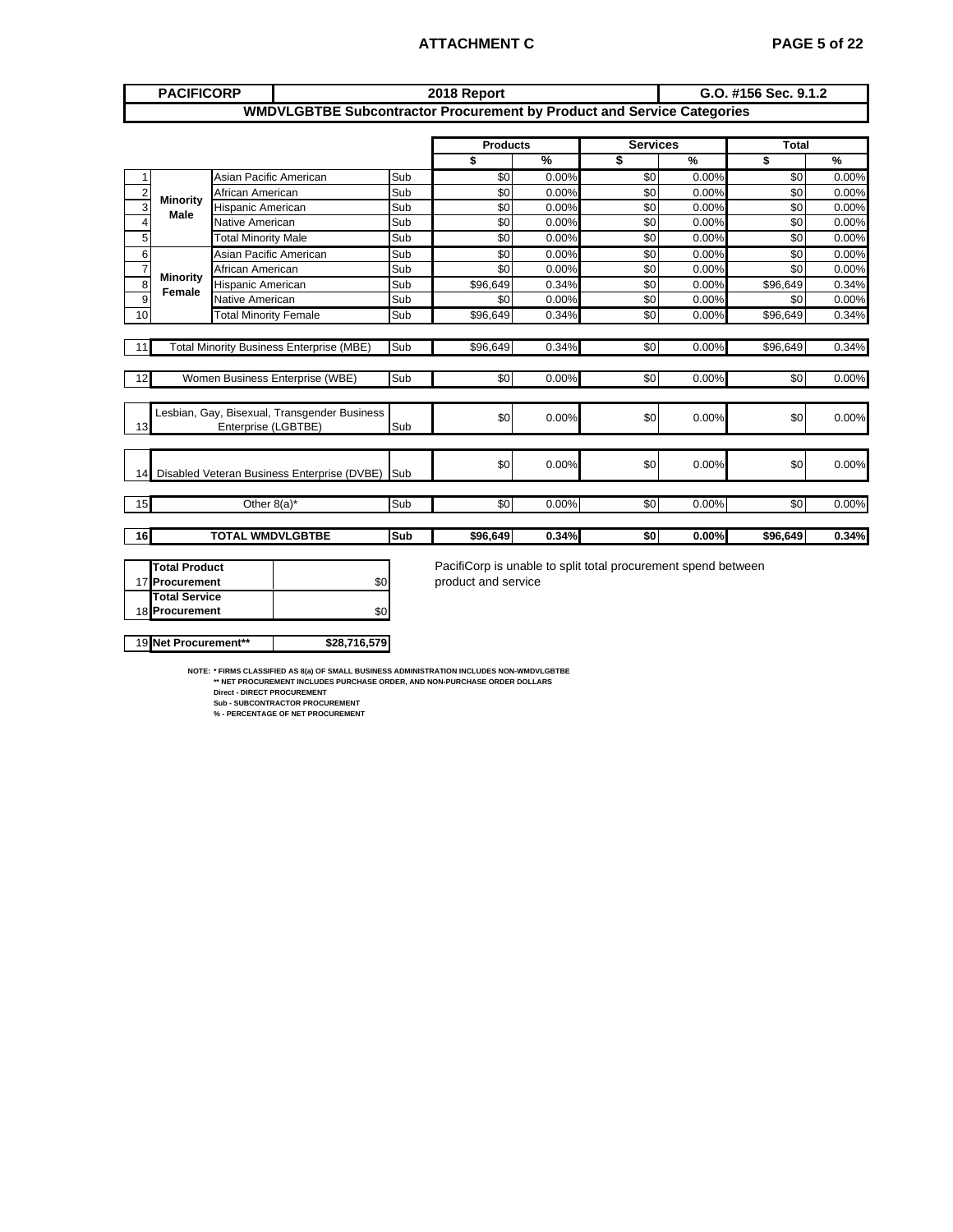#### **ATTACHMENT C**

| <b>PACIFICORP</b>                                                                                   |                   |      |                               |      |                                   |                                  | 2018 Report |      |                        |                                                                 |                          |                                |                             | G. O. #156 Sec 9.1.2 |                                   |                |
|-----------------------------------------------------------------------------------------------------|-------------------|------|-------------------------------|------|-----------------------------------|----------------------------------|-------------|------|------------------------|-----------------------------------------------------------------|--------------------------|--------------------------------|-----------------------------|----------------------|-----------------------------------|----------------|
|                                                                                                     |                   |      |                               |      |                                   |                                  |             |      |                        | <b>WMDVLGBTBE Procurement by Standard Industrial Categories</b> |                          |                                |                             |                      |                                   |                |
| PacifiCorp does not track procurements by SIC code<br>Lesbian, Gay,<br><b>Disabled</b><br>Bisexual, |                   |      |                               |      |                                   |                                  |             |      |                        |                                                                 |                          |                                |                             |                      |                                   |                |
|                                                                                                     |                   |      |                               |      |                                   |                                  |             |      |                        | <b>Minority</b><br><b>Business</b>                              | Women<br><b>Business</b> | Transgender<br><b>Business</b> | Veterans<br><b>Business</b> |                      |                                   |                |
|                                                                                                     |                   | Male | <b>Asian Pacific American</b> |      | <b>African American</b><br>Female | <b>Hispanic American</b><br>Male | Female      | Male | <b>Native American</b> | Enterprise                                                      | Enterprise               | Enterprise                     | Enterprise                  | Other 8(a)**         | <b>Total</b><br><b>WMDVLGBTBE</b> | Total          |
| <b>SIC Category</b>                                                                                 |                   |      | Female                        | Male |                                   | \$3,804,279                      |             |      | Female                 | (MBE)                                                           | (WBE)<br>\$1,030,800     | (LGBTBE)                       | (DVBE)                      |                      | \$4,835,079                       | <b>Dollars</b> |
| 0783 - Ornamental Shrub and Tree Services                                                           | %                 |      |                               |      |                                   |                                  |             |      |                        |                                                                 |                          |                                |                             |                      | 91%                               |                |
|                                                                                                     | \$                |      |                               |      |                                   | \$120,888                        |             |      |                        |                                                                 |                          |                                |                             |                      | \$120,888                         |                |
| 8711 - Engineering Services                                                                         |                   |      |                               |      |                                   |                                  |             |      |                        |                                                                 |                          |                                |                             |                      | 2.27%                             |                |
| 9121 - Legislative Bodies                                                                           | \$                |      |                               |      |                                   |                                  | \$102,000   |      |                        |                                                                 |                          |                                |                             |                      | \$102,000                         |                |
|                                                                                                     | $\frac{9}{6}$     |      |                               |      |                                   |                                  |             |      |                        |                                                                 |                          |                                |                             |                      | 1.92%                             |                |
| 1799 - Special Trade Contractors, Not                                                               | \$                |      |                               |      |                                   |                                  |             |      |                        |                                                                 | \$127,779                |                                |                             |                      | \$127,779                         |                |
| <b>Elsewhere Classified</b>                                                                         | %                 |      |                               |      |                                   |                                  |             |      |                        |                                                                 |                          |                                |                             |                      | 2.40%                             |                |
| 2326 - Men's and Boy's Work Clothing                                                                | $\mathbf{s}$<br>% |      |                               |      |                                   |                                  |             |      |                        |                                                                 | \$4,656                  |                                |                             |                      | \$4,656                           |                |
|                                                                                                     | $\frac{1}{2}$     |      |                               |      |                                   |                                  |             |      |                        |                                                                 | \$2,117                  |                                |                             |                      | 0.09%<br>\$2,117                  |                |
| 8999 - Services, Not Elsewhere Classified                                                           | $\frac{1}{2}$     |      |                               |      |                                   |                                  |             |      |                        |                                                                 |                          |                                |                             |                      | 0.04%                             |                |
| 7359 - Equipment Rental and Leasing, Not                                                            | $\frac{1}{2}$     |      |                               |      |                                   |                                  |             |      |                        |                                                                 | \$579                    |                                |                             |                      | \$579                             |                |
| <b>Elsewhere Classified</b>                                                                         | $\frac{9}{6}$     |      |                               |      |                                   |                                  |             |      |                        |                                                                 |                          |                                |                             |                      | 0.01%                             |                |
| 7323 - Credit Reporting Services                                                                    | \$                |      |                               |      | \$305                             |                                  |             |      |                        |                                                                 |                          |                                |                             |                      | \$305                             |                |
|                                                                                                     | %                 |      |                               |      |                                   |                                  |             |      |                        |                                                                 |                          |                                |                             |                      | 0.01%                             |                |
| 5172 - Petroleum and Petroleum Products<br>Wholesalers, Except Bulk Stations and                    |                   |      |                               |      |                                   |                                  | \$96,649    |      |                        |                                                                 |                          |                                |                             |                      | \$96,649                          |                |
| <b>Terminals</b>                                                                                    |                   |      |                               |      |                                   |                                  |             |      |                        |                                                                 |                          |                                |                             |                      | 1.82%                             |                |
| 8111 - Legal Services                                                                               | \$                |      |                               |      |                                   |                                  |             |      |                        |                                                                 | \$25,140                 |                                |                             |                      | \$25,140                          |                |
|                                                                                                     | $\frac{9}{6}$     |      |                               |      |                                   |                                  |             |      |                        |                                                                 |                          |                                |                             |                      | 0.47%                             |                |

| <b>TOTAL</b> |        | \$0 | 80 | SO I | \$305 | \$3,925,167 \$198,649 | ^^ | <b>COL</b> | \$ni | \$1,191,070 | \$OI | 50 I | \$5,315,191 |  |
|--------------|--------|-----|----|------|-------|-----------------------|----|------------|------|-------------|------|------|-------------|--|
|              | $\sim$ |     |    |      |       |                       |    |            |      |             |      |      |             |  |

| <b>Total Product Procurement</b> |  |
|----------------------------------|--|
| Total Service Procurement        |  |
|                                  |  |

**Net Procurement\*\*\* \$28,691,439**

**PacifiCorp is unable to split total procurement spend between product and service**

**PacifiCorp does not track procurements by SIC code but has identified all of our diversity spend based upon the SIC code in the California Clearinghouse.**

**NOTE:\*FIRMS WITH MULIT MINORITY OWNERSHIP STATUS**

**\*\*FIRMS CLASSIFIED AS 8(a) OF SMALL BUSINESS ADMINISTRATION INCLUDES NON-WMDVLGBTBE**

**\*\*\*NET PROCUREMENT INCLUDES PURCHASE ORDER AND NON-PURCHASE ORDER DOLLARS**

**TOTAL DOLLARS - TOTAL PROCUREMENT DOLLAR AMOUNT IN THE SPECIFIC SIC CATEGORY** 

**% - PERCENTAGE OF TOTAL DOLLARS**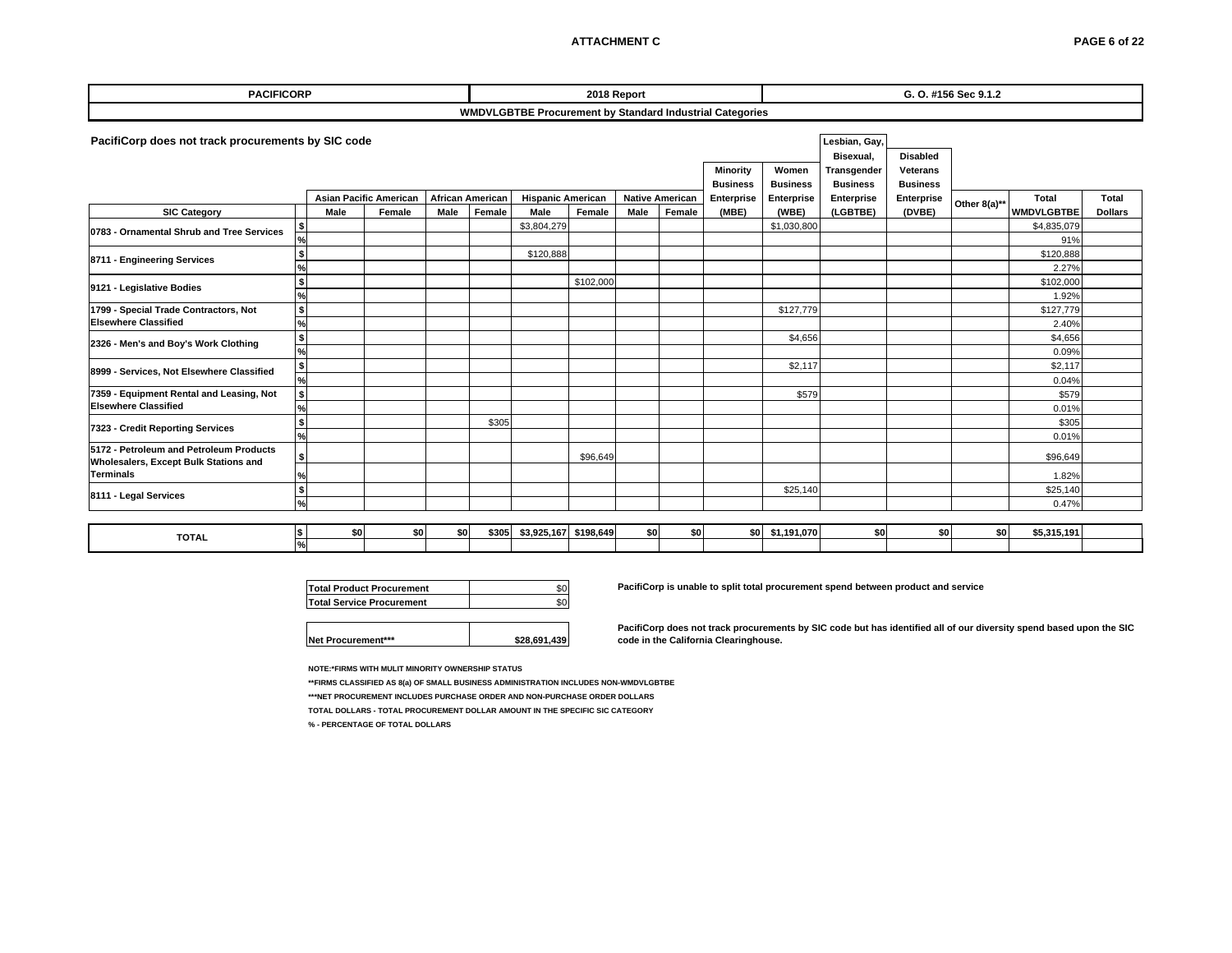#### **ATTACHMENT C**

| <b>PACIFICORF</b>                                                                  | 00400<br>18 Report | 11-028)<br>11-05-019 & D.06-<br>2 (D.1<br>20 م<br>156<br><b>UGL 3.1.4</b><br>. |  |  |  |  |  |  |  |
|------------------------------------------------------------------------------------|--------------------|--------------------------------------------------------------------------------|--|--|--|--|--|--|--|
| If WMDVLGBTBE Suppliers and Revenue Reported to the 0<br>. Clearinghouse<br>Number |                    |                                                                                |  |  |  |  |  |  |  |

|                    |            |            |               |                                |                | Data on Number of Suppliers |            |            |                               |             |                |                    |
|--------------------|------------|------------|---------------|--------------------------------|----------------|-----------------------------|------------|------------|-------------------------------|-------------|----------------|--------------------|
|                    |            |            |               | <b>Revenue Reported to CHS</b> |                |                             |            |            | Utility-Specific 2018 Summary |             |                |                    |
| # WMDVLGBTBEs      | <b>MBE</b> | <b>WBE</b> | <b>LGBTBE</b> | <b>DVBE</b>                    | Other $8(a)^*$ | <b>Grand Total</b>          | <b>MBE</b> | <b>WBE</b> | <b>LGBTBE</b>                 | <b>DVBE</b> | Other $8(a)^*$ | <b>Grand Total</b> |
| Under \$1 million  |            |            |               |                                |                |                             |            |            |                               |             |                | 10                 |
| Under \$5 million  |            |            |               |                                |                |                             |            |            |                               |             |                |                    |
| Under \$10 million |            |            |               |                                |                |                             |            |            |                               |             |                |                    |
| Above \$10 million |            |            |               |                                |                |                             |            |            |                               |             |                |                    |
| <b>TOTAL</b>       |            |            |               |                                |                | 12<br>14                    |            |            |                               |             |                | 12                 |

|                       |                                |               |               |             |                | <b>Revenue and Payment Data</b> |                               |             |               |             |             |                    |  |
|-----------------------|--------------------------------|---------------|---------------|-------------|----------------|---------------------------------|-------------------------------|-------------|---------------|-------------|-------------|--------------------|--|
|                       | <b>Revenue Reported to CHS</b> |               |               |             |                |                                 | Utility-Specific 2018 Summary |             |               |             |             |                    |  |
| <b>WMDVLGBTBE \$M</b> | <b>MBE</b>                     | <b>WBE</b>    | <b>LGBTBE</b> | <b>DVBE</b> | Other $8(a)^*$ | <b>Grand Total</b>              | <b>MBE</b>                    | <b>WBE</b>  | <b>LGBTBE</b> | <b>DVBE</b> | Other 8(a)* | <b>Grand Total</b> |  |
| Under \$1 million     |                                |               |               |             |                | \$0                             | \$319.842                     | \$160.270   |               |             |             | \$480.112          |  |
| Under \$5 million     | \$4,499,693                    | \$7,416,031   |               |             |                | \$11,915,724                    | \$3,804,279                   | \$1,030,800 |               |             |             | \$4,835,079        |  |
| Under \$10 million    |                                | \$7,510,026   |               |             |                | \$7,510,026                     |                               |             |               |             |             |                    |  |
| Above \$10 million    | \$202,352,147                  | \$143,799,064 |               |             |                | \$346,151,211                   |                               |             |               |             |             |                    |  |
| <b>TOTAL</b>          | \$206,851,840                  | \$158,725,121 |               |             |                | \$365,576,961                   | \$4,124,121                   | \$1,191,070 |               |             |             | \$5,315,191        |  |

**NOTE: \* FIRMS CLASSIFIED AS 8(a) OF SMALL BUSINESS ADMINISTRATION INCLUDES NON-WMDVLGBTBE**

**CHS: SUPPLIER CLEARINGHOUSE**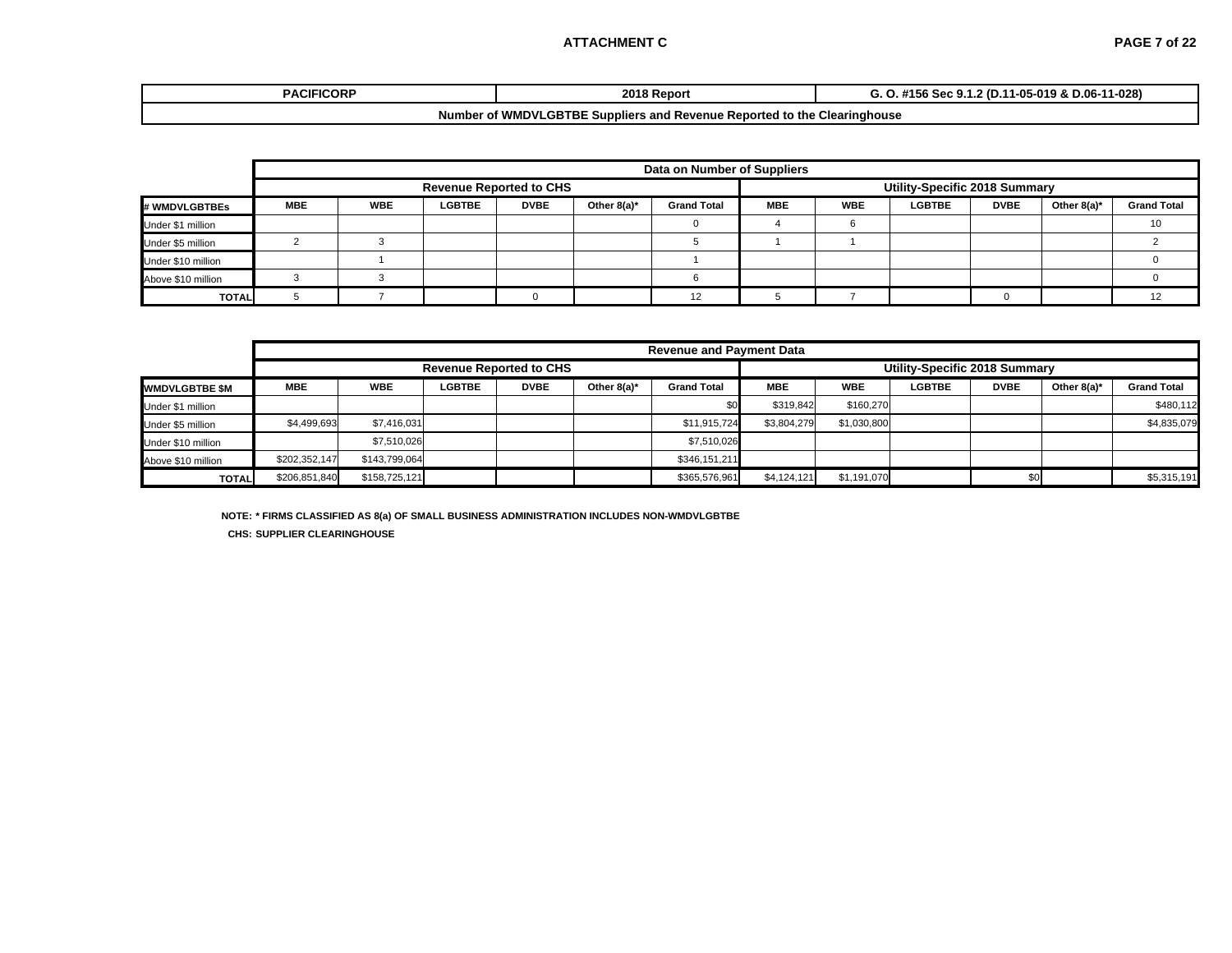| <b>PACIFICORP</b> | 2018 Report                                           | G.O. #156 Sec. 9.1.2 |
|-------------------|-------------------------------------------------------|----------------------|
|                   | Description of WMDVLGBTBEs with CA Majority Workforce |                      |

PacifiCorp is unable to determine the number of WMDVLGBTBEs who have the majority of their workforce working in California.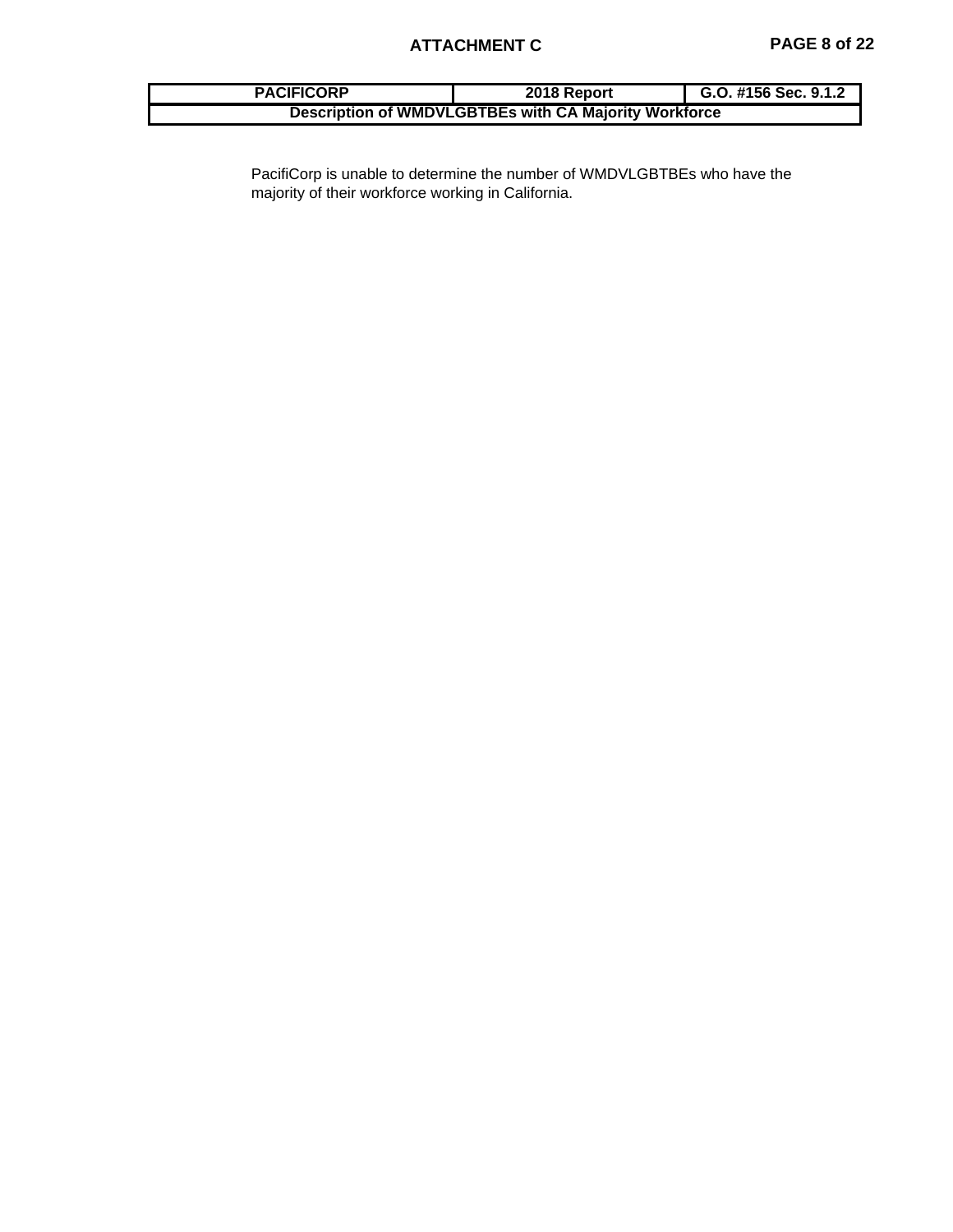| <b>PACIFICORP</b>                  | 2018 Report | G.O. #156 Sec. 9.1.3 |  |
|------------------------------------|-------------|----------------------|--|
| <b>WMDVLGBTBE Program Expenses</b> |             |                      |  |

| <b>Expense Category</b>   | Year (Actual) |
|---------------------------|---------------|
| Wages                     | \$4,515       |
| Other Employee Expenses   | \$36          |
| <b>Program Expenses</b>   | \$16,074      |
| <b>Reporting Expenses</b> | \$0           |
| Training                  | \$0           |
| Consultants               | \$0           |
| Other                     | \$9           |
| TOTAL                     | \$20.633      |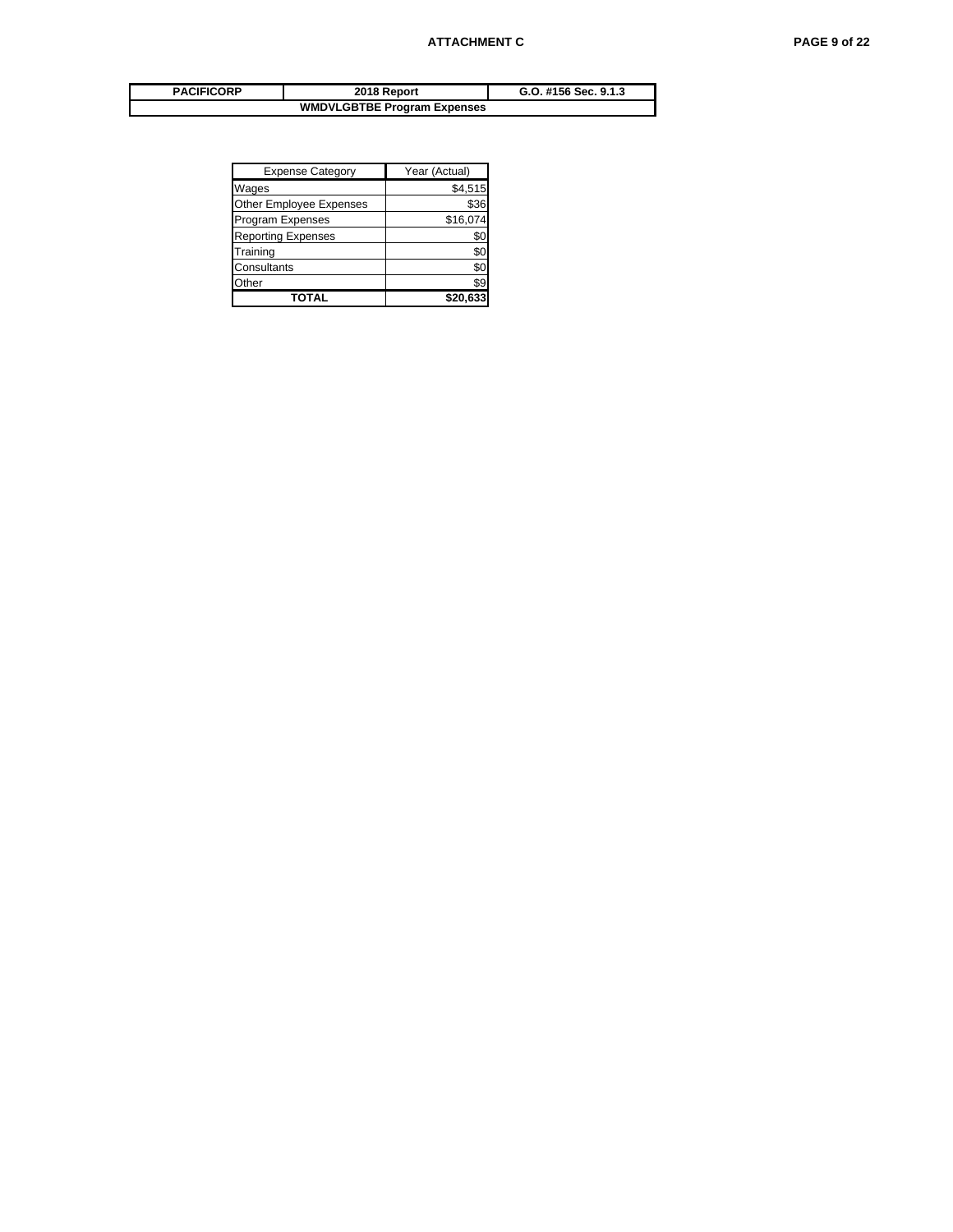#### **2018 Report G.O. #156 Sec. 9.1.4 Description of Progress in Meeting or Exceeding Set Goals PACIFICORP**

PacifiCorp significantly exceeded its goal of 5%, reaching 18.51% awarded to diversity<br>suppliers in 2018. This is due solely to one minority-owned vendor providing vegetation<br>management services. The work awarded to this million. This represents 13.7% of all procurement dollars spent in California, and 74% of all work awarded to diversity suppliers. While this is a positive outcome for 2018, it illustrates the difficulty PacifiCorp faces in awarding work to diversity suppliers in northern California.

In 2017, the majority of PacifiCorp's work awarded to diversity suppliers was also a single woman-owned vendor. Unfortunately, this vendor was not competitive in 2018 and significant performance issues make them doubtful for the future. PacifiCorp was extremely fortunate to identify another diverse vegetation management vendor able and willing to work in northern California in 2018.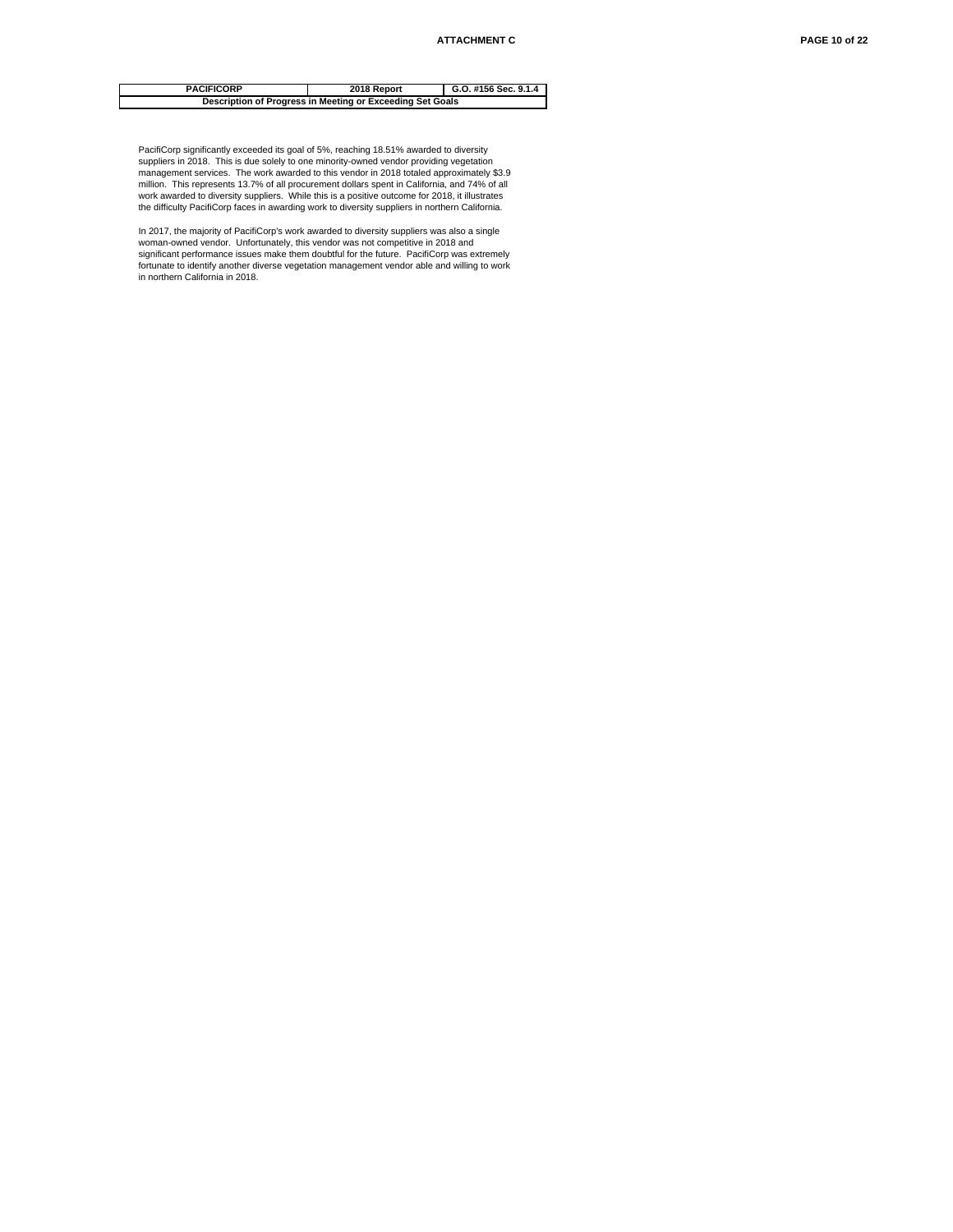| <b>PACIFICORP</b> | 2018 Report | G.O. #156 Sec. 9.1.4 |
|-------------------|-------------|----------------------|
|                   |             |                      |

| Category                                                                      | 2018 Results | 2019 Goals | # Registered Vendors<br>in our territory |
|-------------------------------------------------------------------------------|--------------|------------|------------------------------------------|
| <b>Minority Men</b>                                                           | 13.67%       | 0.50%      | 8                                        |
| <b>Minority Women</b>                                                         | 0.69%        | 0.50%      | 2                                        |
| <b>Minority Business Enterprise</b><br>(MBE)                                  | 14.36%       | 1.00%      | 10                                       |
| <b>Women Business Enterprise</b><br>(WBE)                                     | 4.15%        | 4.00%      | 14                                       |
| Lesbian, Gay, Bisexual,<br><b>Transgender Business Enterprise</b><br>(LGBTBE) | $0.00\%$     | 0.50%      |                                          |
| Disabled Veteran Business (DVBE)                                              | $0.00\%$     | 0.50%      |                                          |
| <b>TOTAL WMDVLGBTBE</b>                                                       | 18.51%       | 6.00%      | 24                                       |

**% - PERCENTAGE OF NET PROCUREMENT**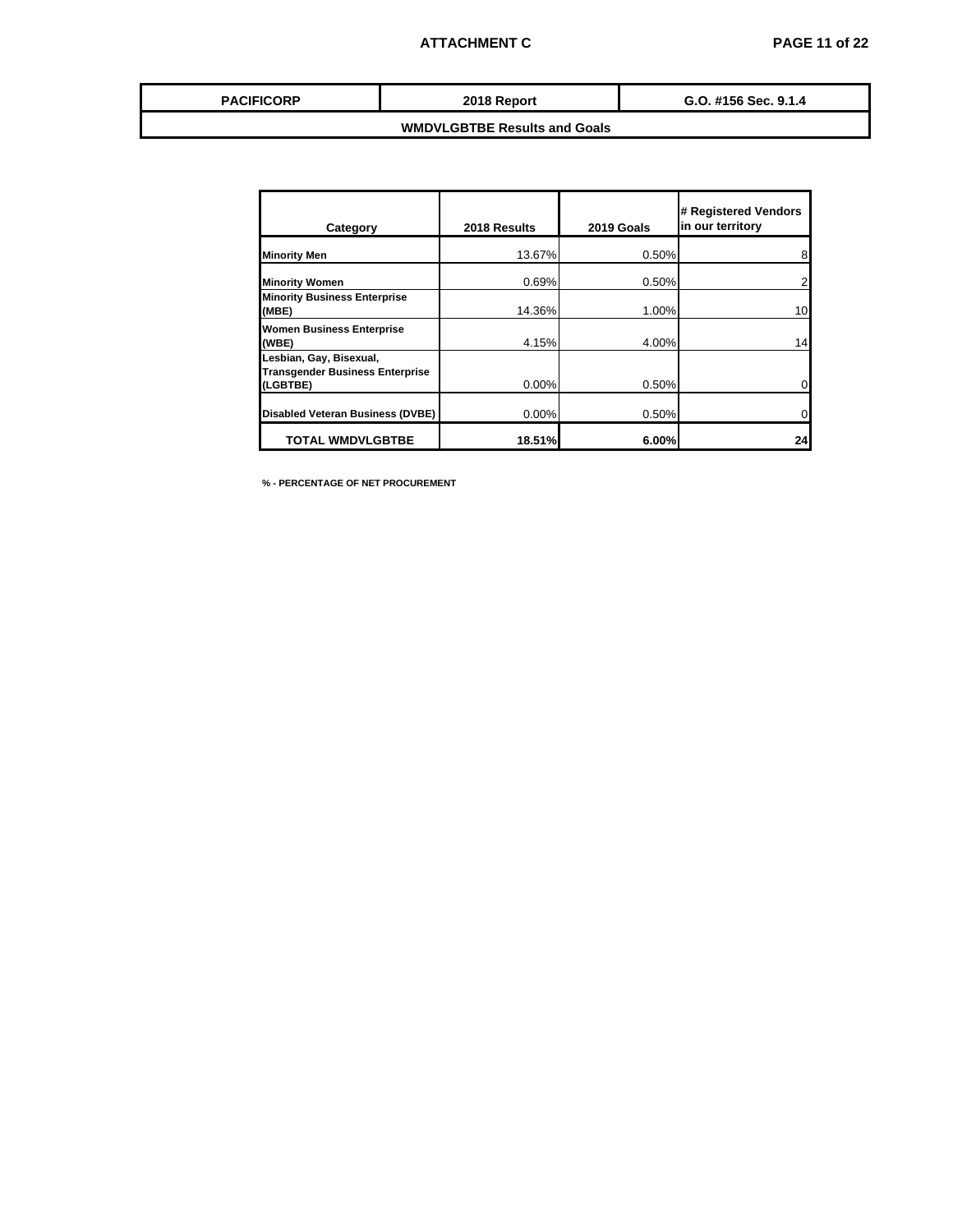| <b>PACIFICORP</b> | 2018 Report                                                              | G.O. #156 Sec. 9.1.5 |
|-------------------|--------------------------------------------------------------------------|----------------------|
|                   | Description of Prime Contractor Utilization of WMDVLGBTBE Subcontractors |                      |

PacifiCorp continues to encourage prime contractors to subcontract with diversity suppliers. Primes are required to submit a supplier diversity plan with each proposal, including confirmation that they have contacted suppliers of diversity and obtained their commitment to participate.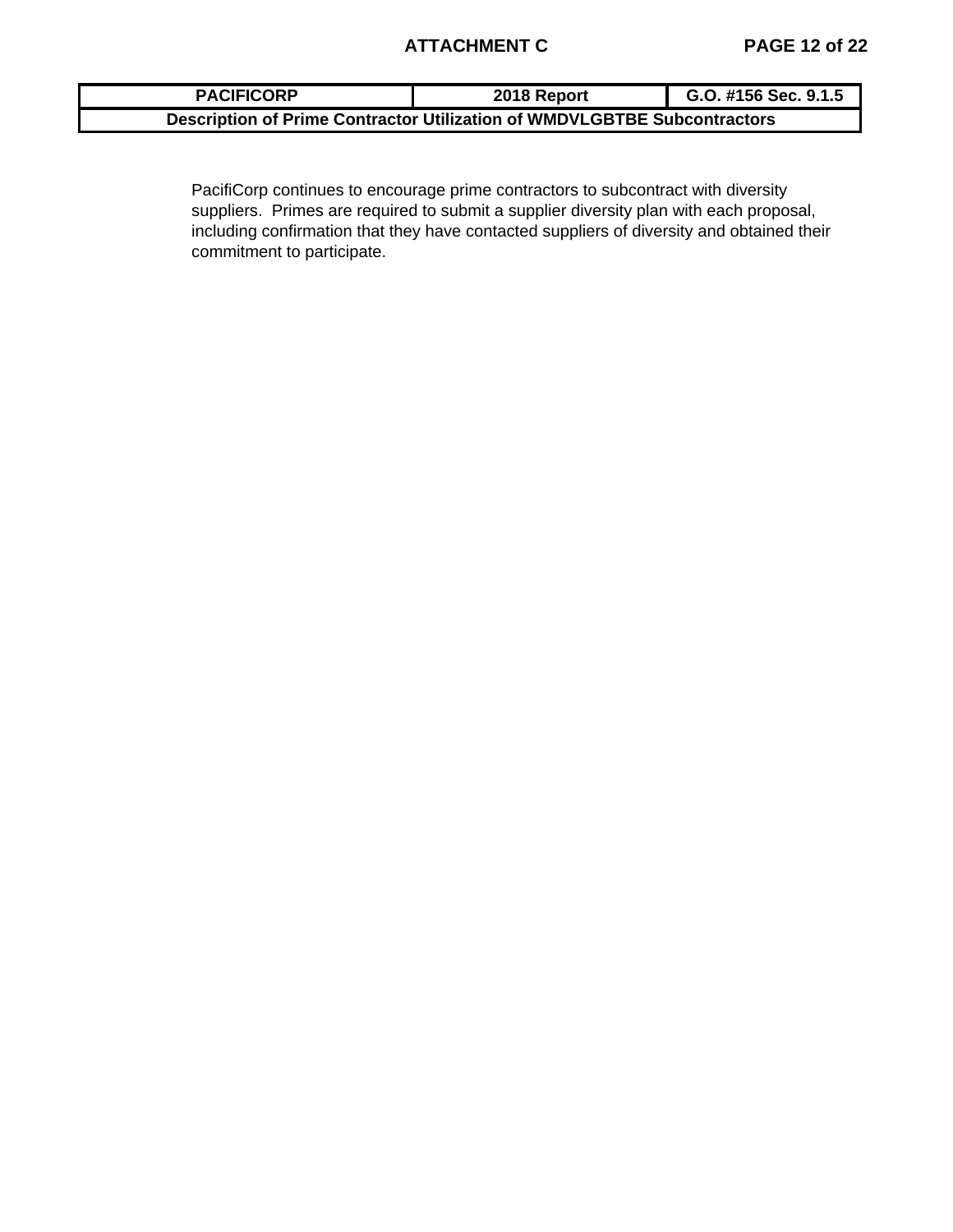## **ATTACHMENT C**

| <b>PACIFICORP</b> | 2018 Report | $\mathbf{u}$ $\mathbf{v}$<br>8 4 F<br>ה ה<br>ີ' #156 Sec. 9.1.ວ<br>u.u |
|-------------------|-------------|------------------------------------------------------------------------|
|                   |             |                                                                        |

**Summary of Prime Contractor Utilization of WMDVLGBTBE Subcontractors**

|                          | <b>Minority</b><br><b>Male</b> | <b>Minority</b><br>Female | <b>Minority</b><br><b>Business</b><br><b>Enterprise</b><br>(MBE) | Women<br><b>Business</b><br><b>Enterprise</b><br>(WBE) | Lesbian, Gay,<br>Bisexual,<br><b>Transgender</b><br><b>Business</b><br><b>Enterprise</b><br>(LGBTBE) | <b>Disabled</b><br><b>Veterans</b><br><b>Business</b><br><b>Enterprise</b><br>(DVBE) | Other $8(a)^*$ | <b>TOTAL</b><br><b>WMDVLGBTBE</b> |
|--------------------------|--------------------------------|---------------------------|------------------------------------------------------------------|--------------------------------------------------------|------------------------------------------------------------------------------------------------------|--------------------------------------------------------------------------------------|----------------|-----------------------------------|
| Direct \$                | \$0                            | \$96,649                  | \$96,649                                                         | \$0                                                    | \$0                                                                                                  | \$0                                                                                  | \$0            | \$96,649                          |
| <b>Subcontracting \$</b> | \$0                            | \$0                       | \$0                                                              | \$0                                                    | \$0                                                                                                  | \$0                                                                                  | \$0            | \$0                               |
| Total \$                 | \$0                            | \$96,649                  | \$96,649                                                         | \$0                                                    | \$0                                                                                                  | \$0                                                                                  | \$0            | \$96,649                          |

| Direct %                | 0.00%    | 0.34% | 0.34%    | $0.00\%$ | 0.00% | $0.00\%$ | $0.00\%$ | $0.34\%$ |
|-------------------------|----------|-------|----------|----------|-------|----------|----------|----------|
| <b>Subcontracting %</b> | $0.00\%$ | 0.00% | $0.00\%$ | $0.00\%$ | 0.00% | $0.00\%$ | $0.00\%$ | $0.00\%$ |
| Total %                 | $0.00\%$ | 0.34% | 0.34%    | 0.00%    | 0.00% | $0.00\%$ | $0.00\%$ | $0.34\%$ |

| <b>INet Procurement**</b> | \$28,716,579 |
|---------------------------|--------------|
|---------------------------|--------------|

**NOTE: \*FIRMS CLASSIFIED AS 8(a) OF SMALL BUSINESS ADMINISTRATION INCLUDES NON-WMDVLGBTBE**

**\*\*NET PROCUREMENT INCLUDES PURCHASE ORDER AND NON-PURCHASE ORDER DOLLARS**

**% - PERCENTAGE OF NET PROCUREMENT**

**Direct - DIRECT PROCUREMENT**

**Sub - SUBCONTRACTOR PROCUREMENT**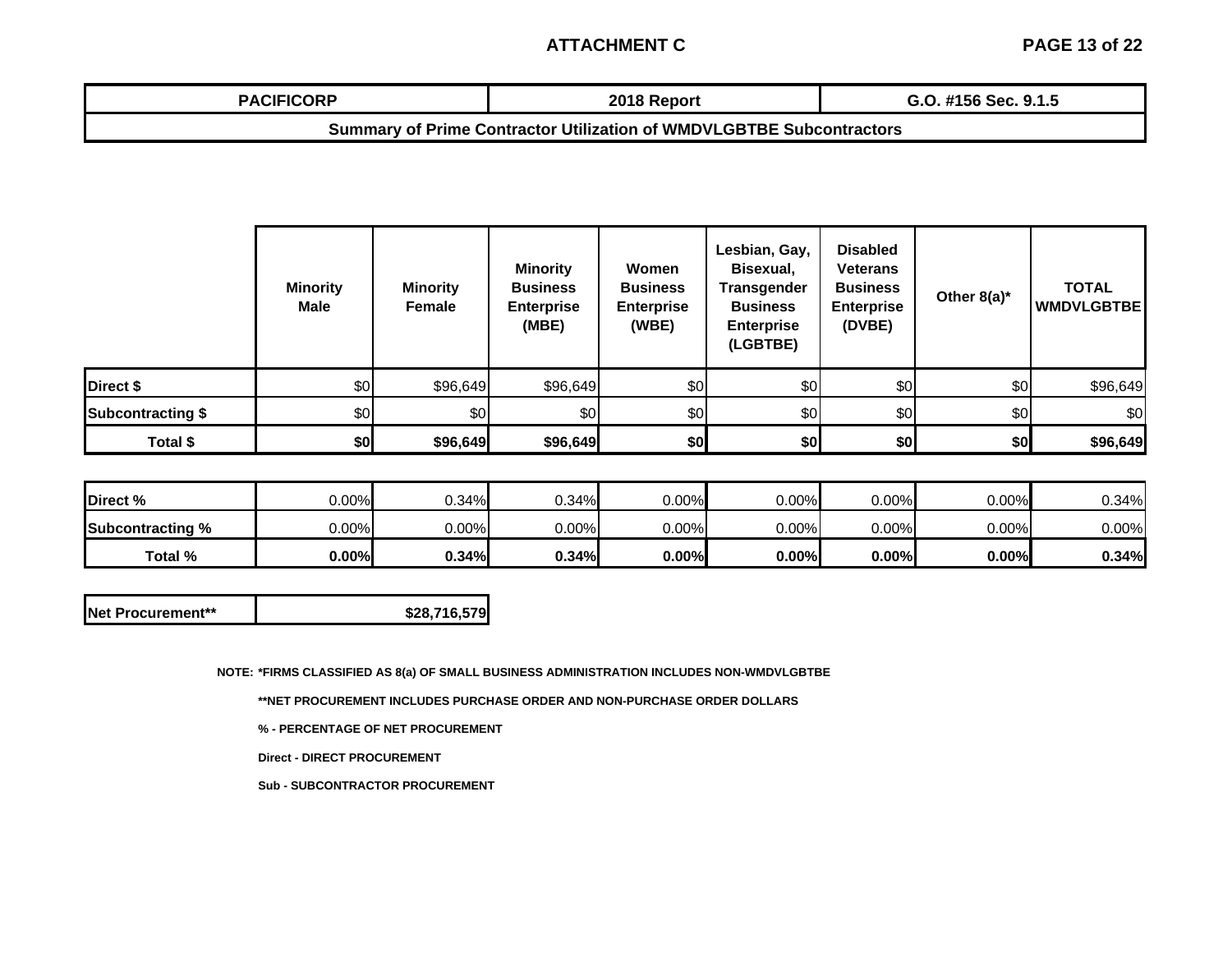# **ATTACHMENT C PAGE 14 of 22**

| <b>PACIFICORP</b> | 2018 Report                                                 | G.O. #156 Sec. 9.1.6 |
|-------------------|-------------------------------------------------------------|----------------------|
|                   | A List of WMDVLGBTBE Complaints Received and Current Status |                      |

PacifiCorp is not aware of any WMDVLGBTBE complaints during 2018.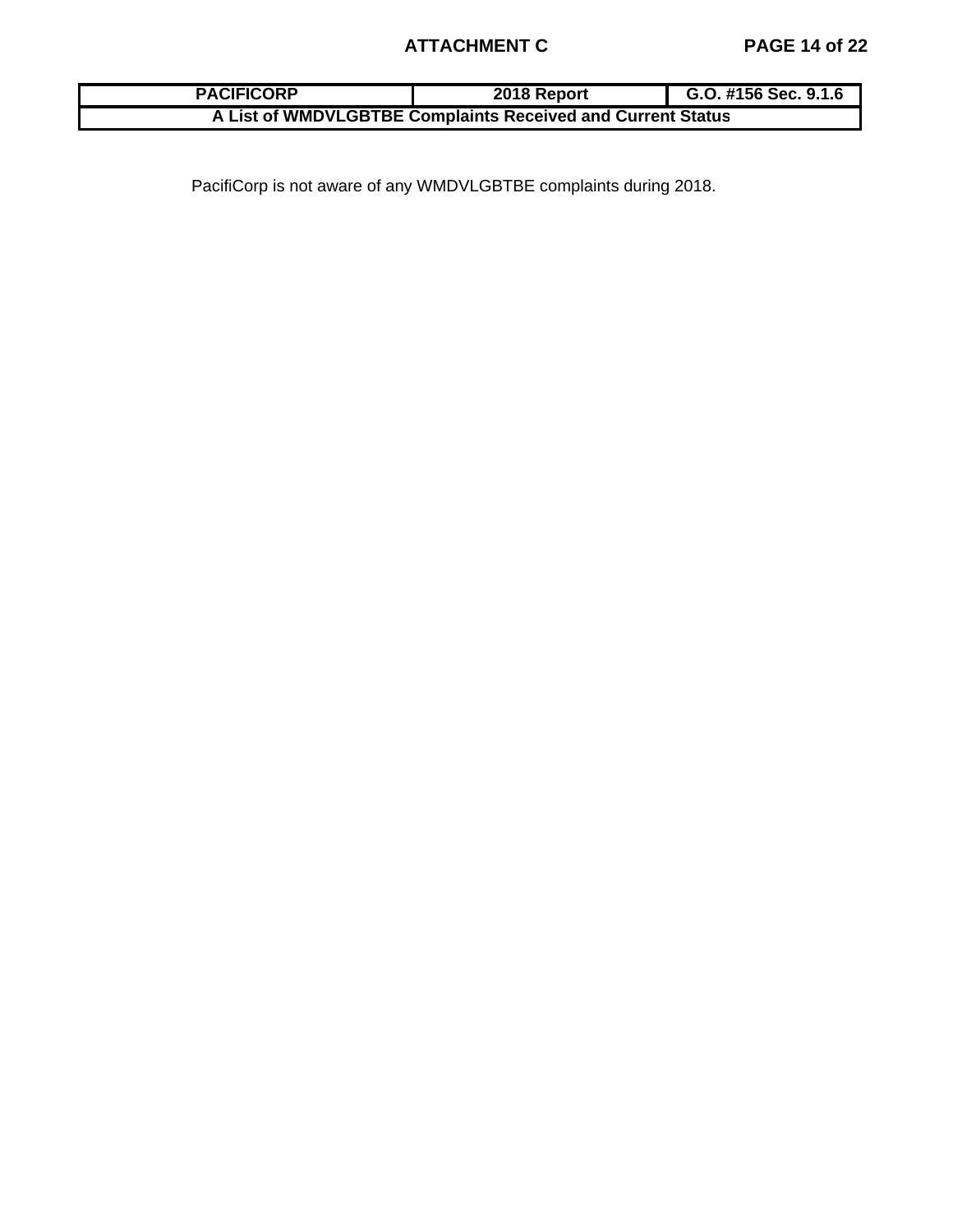| <b>PACIFICORP</b>                                                                    | 2018 Report | G.O. #156 Sec. 9.1.7 |
|--------------------------------------------------------------------------------------|-------------|----------------------|
| Description of Efforts to Recruit WMDVLGBTBE Suppliers in Low Utilization Categories |             |                      |

PacifiCorp's internal and external program activities described in section 9.1.1 are aimed at recruiting WMDVLGBTBE suppliers of products or services in procurement categories where WMDVLGBTBE use has been low as well as in all other procurement categories.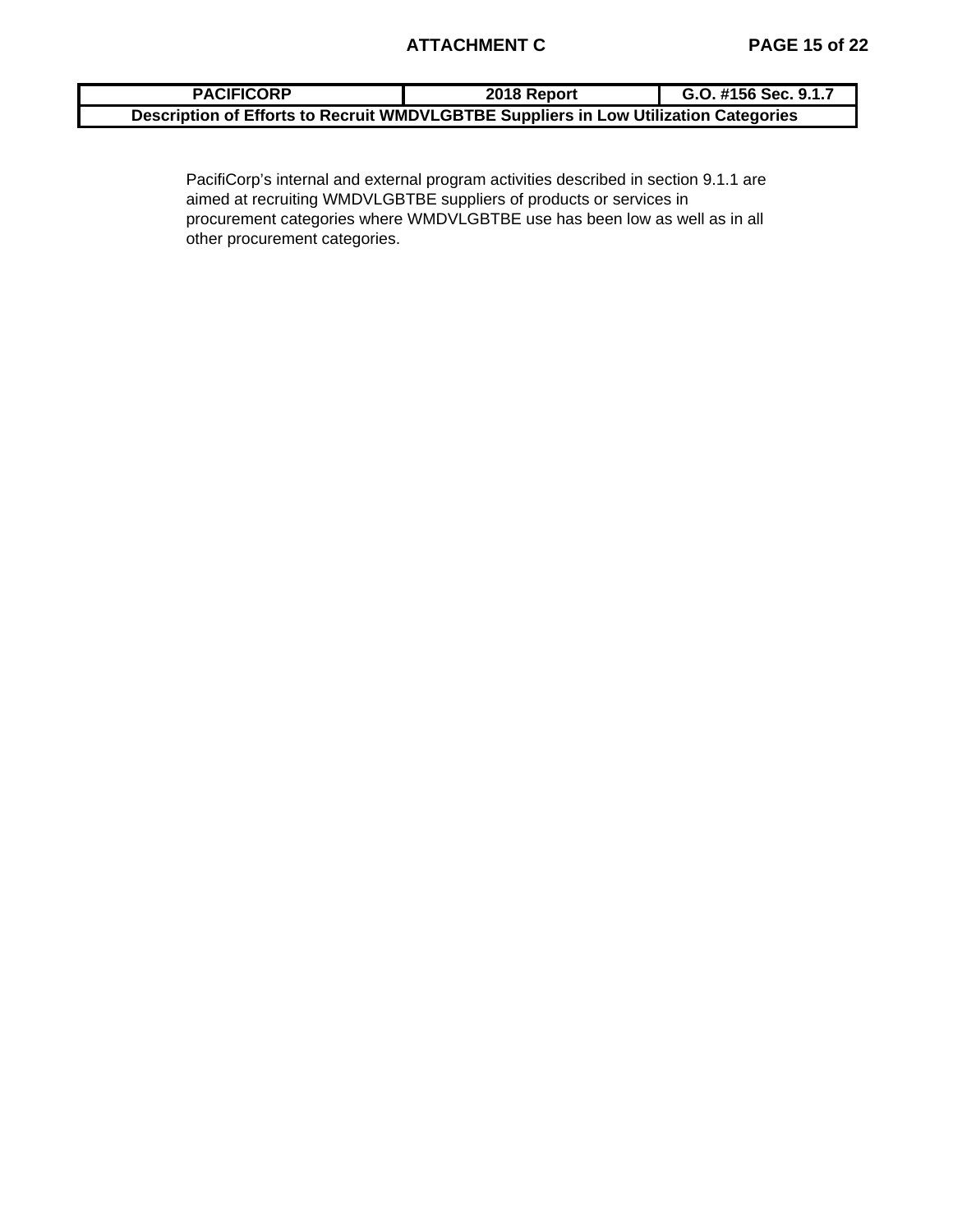# **ATTACHMENT C PAGE 16 of 22**

| <b>PACIFICORP</b>                  | 2018 Report | G.O. #156 Sec. 9.1.11 |  |  |  |  |  |  |  |
|------------------------------------|-------------|-----------------------|--|--|--|--|--|--|--|
| <b>WMDVLGBTBE Fuel Procurement</b> |             |                       |  |  |  |  |  |  |  |

**Not Applicable**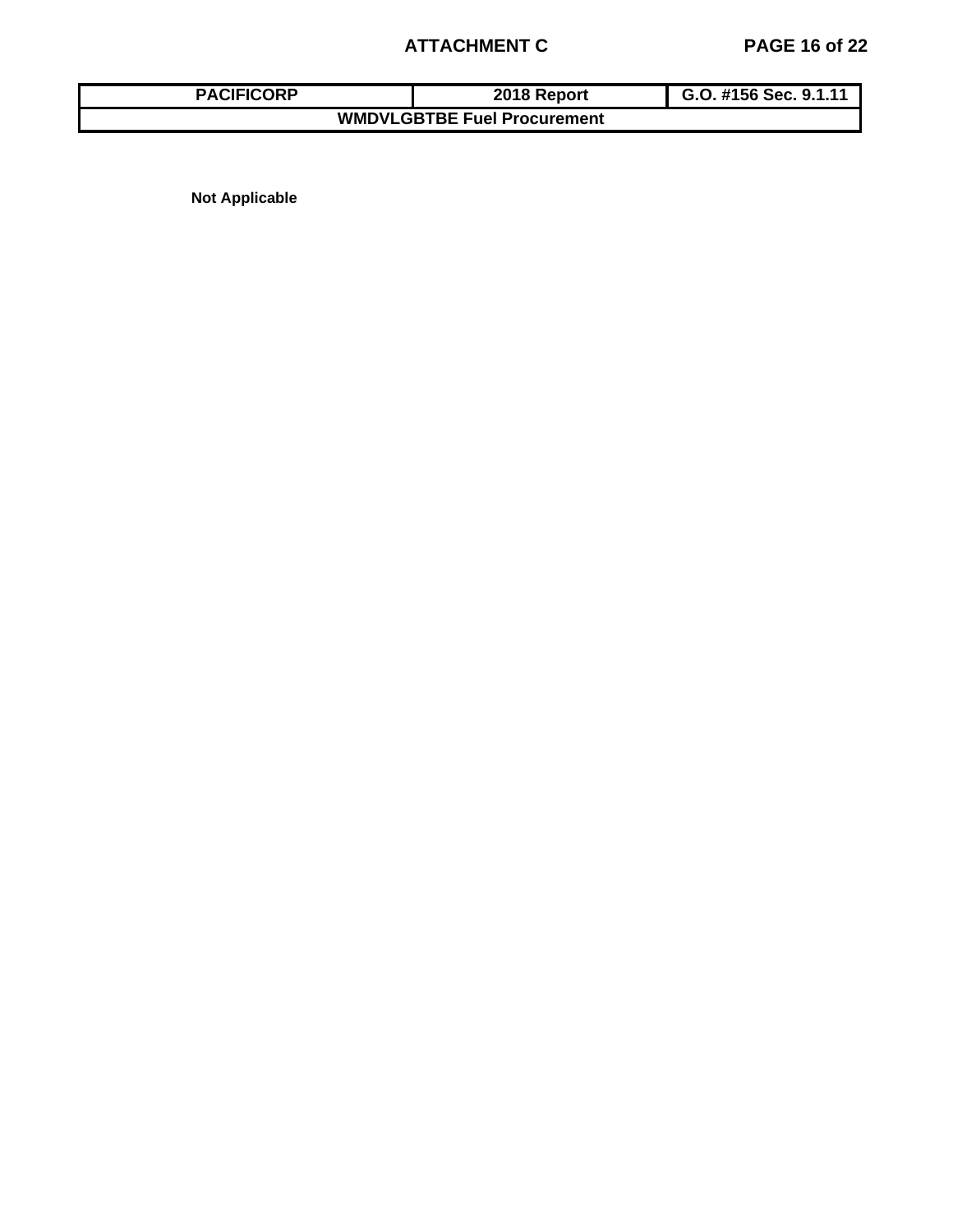| <b>PACIFICORP</b>                                                                 | 2018 Report | #156 Sec. 10.1.1 |  |  |  |  |  |  |
|-----------------------------------------------------------------------------------|-------------|------------------|--|--|--|--|--|--|
| WMDVLGBTBE Annual SHORT, MID, AND LONG-TERM Goals by Product and Service Category |             |                  |  |  |  |  |  |  |

|                               | Short-Term [Year]                                         |                                                 |                                                                                               |                                                                               |                   |                                                           | Mid-Term [Year]                                 |                                                                                        |                                                                               |                   |                                                           | Long-Term [Year]                                |                                                                                               |                                                                               |                   |  |
|-------------------------------|-----------------------------------------------------------|-------------------------------------------------|-----------------------------------------------------------------------------------------------|-------------------------------------------------------------------------------|-------------------|-----------------------------------------------------------|-------------------------------------------------|----------------------------------------------------------------------------------------|-------------------------------------------------------------------------------|-------------------|-----------------------------------------------------------|-------------------------------------------------|-----------------------------------------------------------------------------------------------|-------------------------------------------------------------------------------|-------------------|--|
|                               | Minority<br><b>Business</b><br><b>Enterprise</b><br>(MBE) | Women<br><b>Business</b><br>Enterprise<br>(WBE) | Lesbian, Gay,<br>Bisexual.<br>Transgender<br><b>Business</b><br><b>Enterprise</b><br>(LGBTBE) | <b>Disabled</b><br><b>Veterans</b><br><b>Business</b><br>Enterprise<br>(DVBE) | <b>WMDVLGBTBE</b> | Minority<br><b>Business</b><br><b>Enterprise</b><br>(MBE) | Women<br><b>Business</b><br>Enterprise<br>(WBE) | Lesbian, Gay.<br>Bisexual,<br>Transgender<br><b>Business</b><br>Enterprise<br>(LGBTBE) | <b>Disabled</b><br><b>Veterans</b><br><b>Business</b><br>Enterprise<br>(DVBE) | <b>WMDVLGBTBE</b> | Minority<br><b>Business</b><br><b>Enterprise</b><br>(MBE) | Women<br><b>Business</b><br>Enterprise<br>(WBE) | Lesbian, Gay,<br>Bisexual.<br>Transgender<br><b>Business</b><br><b>Enterprise</b><br>(LGBTBE) | <b>Disabled</b><br><b>Veterans</b><br><b>Business</b><br>Enterprise<br>(DVBE) | <b>WMDVLGBTBE</b> |  |
| <b>Products</b><br>Category 1 | 0.00%                                                     | 0.00%                                           | 0.00%                                                                                         | 0.00%                                                                         | 0.00%             | 0.00%                                                     | 0.00%                                           | 0.00%                                                                                  | 0.00%                                                                         | 0.00%             | 0.00%                                                     | 0.00%                                           | 0.00%                                                                                         | 0.00%                                                                         | 0.00%             |  |
| <b>Category 2</b>             | 0.00%                                                     | 0.00%                                           | 0.00%                                                                                         | 0.00%                                                                         | 0.00%             | 0.00%                                                     | 0.00%                                           | 0.00%                                                                                  | 0.00%                                                                         | 0.00%             | 0.00%                                                     | 0.00%                                           | 0.00%                                                                                         | 0.00%                                                                         | 0.00%             |  |
| <b>Category 3</b>             | 0.00%                                                     | 0.00%                                           | 0.00%                                                                                         | 0.00%                                                                         | 0.00%             | 0.00%                                                     | 0.00%                                           | 0.00%                                                                                  | 0.00%                                                                         | 0.00%             | 0.00%                                                     | 0.00%                                           | 0.00%                                                                                         | 0.00%                                                                         | 0.00%             |  |
| <b>Category 4</b>             | 0.00%                                                     | 0.00%                                           | 0.00%                                                                                         | 0.00%                                                                         | 0.00%             | 0.00%                                                     | 0.00%                                           | 0.00%                                                                                  | 0.00%                                                                         | 0.00%             | 0.00%                                                     | 0.00%                                           | 0.00%                                                                                         | 0.00%                                                                         | 0.00%             |  |
| <b>Category 5</b>             | 0.00%                                                     | 0.00%                                           | 0.00%                                                                                         | 0.00%                                                                         | 0.00%             | 0.00%                                                     | 0.00%                                           | 0.00%                                                                                  | 0.00%                                                                         | 0.00%             | 0.00%                                                     | 0.00%                                           | 0.00%                                                                                         | 0.00%                                                                         | 0.00%             |  |
| <b>Category 6</b>             | 0.00%                                                     | 0.00%                                           | 0.00%                                                                                         | 0.00%                                                                         | 0.00%             | 0.00%                                                     | 0.00%                                           | 0.00%                                                                                  | 0.00%                                                                         | 0.00%             | 0.00%                                                     | 0.00%                                           | 0.00%                                                                                         | 0.00%                                                                         | 0.00%             |  |
| <b>Category 7</b>             | 0.00%                                                     | 0.00%                                           | 0.00%                                                                                         | 0.00%                                                                         | 0.00%             | 0.00%                                                     | 0.00%                                           | 0.00%                                                                                  | 0.00%                                                                         | 0.00%             | 0.00%                                                     | 0.00%                                           | 0.00%                                                                                         | 0.00%                                                                         | 0.00%             |  |
| <b>Category 8</b>             | 0.00%                                                     | 0.00%                                           | 0.00%                                                                                         | 0.00%                                                                         | 0.00%             | 0.00%                                                     | 0.00%                                           | 0.00%                                                                                  | 0.00%                                                                         | 0.00%             | 0.00%                                                     | 0.00%                                           | 0.00%                                                                                         | 0.00%                                                                         | 0.00%             |  |
| <b>Category 9</b>             | 0.00%                                                     | 0.00%                                           | 0.00%                                                                                         | 0.00%                                                                         | 0.00%             | 0.00%                                                     | 0.00%                                           | 0.00%                                                                                  | 0.00%                                                                         | 0.00%             | 0.00%                                                     | 0.00%                                           | 0.00%                                                                                         | 0.00%                                                                         | 0.00%             |  |
| Category 10                   | 0.00%                                                     | 0.00%                                           | 0.00%                                                                                         | 0.00%                                                                         | 0.00%             | 0.00%                                                     | 0.00%                                           | 0.00%                                                                                  | 0.00%                                                                         | 0.00%             | 0.00%                                                     | 0.00%                                           | 0.00%                                                                                         | 0.00%                                                                         | 0.00%             |  |
| Subtotal                      | 0.00%                                                     | 0.00%                                           | 0.00%                                                                                         | 0.00%                                                                         | 0.00%             | 0.00%                                                     | 0.00%                                           | 0.00%                                                                                  | 0.00%                                                                         | 0.00%             | 0.00%                                                     | 0.00%                                           | 0.00%                                                                                         | 0.00%                                                                         | 0.00%             |  |

| <b>Services</b>   | Minority<br><b>Business</b><br><b>Enterprise</b><br>(MBE) | Women<br><b>Business</b><br>Enterprise<br>(WBE) | Lesbian, Gay,<br>Bisexual,<br>Transgender<br><b>Business</b><br><b>Enterprise</b><br>(LGBTBE) | <b>Disabled</b><br>Veterans<br><b>Business</b><br>Enterprise<br>(DVBE) | <b>WMDVLGBTBE</b> | <b>Minority</b><br><b>Business</b><br>Enterprise<br>(MBE) | Women<br><b>Business</b><br>Enterprise<br>(WBE) | Lesbian, Gay.<br>Bisexual.<br>Transgender<br><b>Business</b><br><b>Enterprise</b><br>(LGBTBE) | <b>Disabled</b><br><b>Veterans</b><br><b>Business</b><br>Enterprise<br>(DVBE) | <b>WMDVLGBTBE</b> | Minority<br><b>Business</b><br><b>Enterprise</b><br>(MBE) | Women<br><b>Business</b><br><b>Enterprise</b><br>(WBE) | Lesbian, Gay,<br>Bisexual.<br>Transgender<br><b>Business</b><br><b>Enterprise</b><br>(LGBTBE) | <b>Disabled</b><br><b>Veterans</b><br><b>Business</b><br>Enterprise<br>(DVBE) | <b>WMDVLGBTBE</b> |  |
|-------------------|-----------------------------------------------------------|-------------------------------------------------|-----------------------------------------------------------------------------------------------|------------------------------------------------------------------------|-------------------|-----------------------------------------------------------|-------------------------------------------------|-----------------------------------------------------------------------------------------------|-------------------------------------------------------------------------------|-------------------|-----------------------------------------------------------|--------------------------------------------------------|-----------------------------------------------------------------------------------------------|-------------------------------------------------------------------------------|-------------------|--|
| Other             | 1.00%                                                     | 4.00%                                           | 0.50%                                                                                         | 0.50%                                                                  | 6.00%             | 1.00%                                                     | 4.00%                                           | 0.50%                                                                                         | 0.50%                                                                         | 6.00%             | 1.00%                                                     | 4.00%                                                  | 0.50%                                                                                         | 0.50%                                                                         | 6.00%             |  |
| Category 2        | 0.00%                                                     | 0.00%                                           | 0.00%                                                                                         | 0.00%                                                                  | 0.00%             | 0.00%                                                     | 0.00%                                           | 0.00%                                                                                         | 0.00%                                                                         | 0.00%             | 0.00%                                                     | 0.00%                                                  | 0.00%                                                                                         | 0.00%                                                                         | 0.00%             |  |
| Category 3        | 0.00%                                                     | 0.00%                                           | 0.00%                                                                                         | 0.00%                                                                  | 0.00%             | 0.00%                                                     | 0.00%                                           | 0.00%                                                                                         | 0.00%                                                                         | 0.00%             | 0.00%                                                     | 0.00%                                                  | 0.00%                                                                                         | 0.00%                                                                         | 0.00%             |  |
| <b>Category 4</b> | 0.00%                                                     | 0.00%                                           | 0.00%                                                                                         | 0.00%                                                                  | 0.00%             | 0.00%                                                     | 0.00%                                           | 0.00%                                                                                         | 0.00%                                                                         | 0.00%             | 0.00%                                                     | 0.00%                                                  | 0.00%                                                                                         | 0.00%                                                                         | 0.00%             |  |
| <b>Category 5</b> | 0.00%                                                     | 0.00%                                           | 0.00%                                                                                         | 0.00%                                                                  | 0.00%             | 0.00%                                                     | 0.00%                                           | 0.00%                                                                                         | 0.00%                                                                         | 0.00%             | 0.00%                                                     | 0.00%                                                  | 0.00%                                                                                         | 0.00%                                                                         | 0.00%             |  |
| Category 6        | 0.00%                                                     | 0.00%                                           | 0.00%                                                                                         | 0.00%                                                                  | 0.00%             | 0.00%                                                     | 0.00%                                           | 0.00%                                                                                         | 0.00%                                                                         | 0.00%             | 0.00%                                                     | 0.00%                                                  | 0.00%                                                                                         | 0.00%                                                                         | 0.00%             |  |
| Category 7        | 0.00%                                                     | 0.00%                                           | 0.00%                                                                                         | 0.00%                                                                  | 0.00%             | 0.00%                                                     | 0.00%                                           | 0.00%                                                                                         | 0.00%                                                                         | 0.00%             | 0.00%                                                     | 0.00%                                                  | 0.00%                                                                                         | 0.00%                                                                         | 0.00%             |  |
| Category 8        | 0.00%                                                     | 0.00%                                           | 0.00%                                                                                         | 0.00%                                                                  | 0.00%             | 0.00%                                                     | 0.00%                                           | 0.00%                                                                                         | 0.00%                                                                         | 0.00%             | 0.00%                                                     | 0.00%                                                  | 0.00%                                                                                         | 0.00%                                                                         | 0.00%             |  |
| Category 9        | 0.00%                                                     | 0.00%                                           | 0.00%                                                                                         | 0.00%                                                                  | 0.00%             | 0.00%                                                     | 0.00%                                           | 0.00%                                                                                         | 0.00%                                                                         | 0.00%             | 0.00%                                                     | 0.00%                                                  | 0.00%                                                                                         | 0.00%                                                                         | 0.00%             |  |
| Category 10       | 0.00%                                                     | 0.00%                                           | 0.00%                                                                                         | 0.00%                                                                  | 0.00%             | 0.00%                                                     | 0.00%                                           | 0.00%                                                                                         | 0.00%                                                                         | 0.00%             | 0.00%                                                     | 0.00%                                                  | 0.00%                                                                                         | 0.00%                                                                         | 0.00%             |  |
| Subtotal          | 1.00%                                                     | 4.00%                                           | 0.50%                                                                                         | 0.50%                                                                  | 6.00%             | 1.00%                                                     | 4.00%                                           | 0.50%                                                                                         | 0.50%                                                                         | 6.00%             | 1.00%                                                     | 4.00%                                                  | 0.50%                                                                                         | 0.50%                                                                         | 6.00%             |  |
|                   |                                                           |                                                 |                                                                                               |                                                                        |                   |                                                           |                                                 |                                                                                               |                                                                               |                   |                                                           |                                                        |                                                                                               |                                                                               |                   |  |
| <b>TOTAL</b>      | .00%                                                      | 4.00%                                           | 0.50%                                                                                         | 0.50%                                                                  | 6.00%             | 1.00%                                                     | 4.00%                                           | 0.50%                                                                                         | 0.50%                                                                         | 6.00%             | 1.00%                                                     | 4.00%                                                  | 0.50%                                                                                         | 0.50%                                                                         | 6.00%             |  |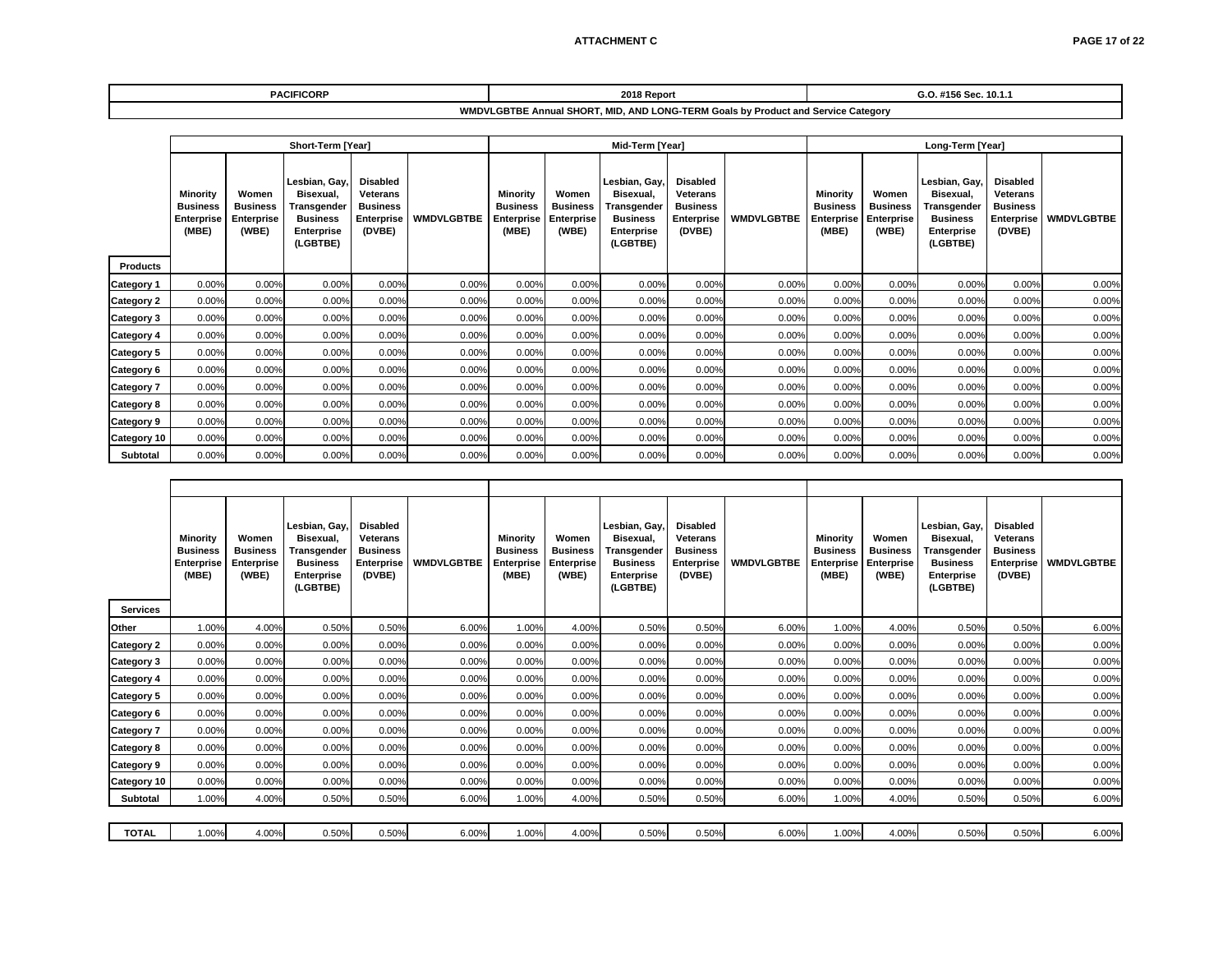## **ATTACHMENT C PAGE 18 of 22**

#### **2018 Report G.O. #156 Sec. 10.1.2 PACIFICORP Description of WMDVLGBTBE Planned Program Activities for the Next Calendar Year**

Planned WMDVLGBTBE internal program activities for 2019

PacifiCorp will continue to inform and educate executives and their direct reports, procurement staff, operational staff and all company employees who interact with suppliers on the program to increase supplier diversity. This will be accomplished with individual training sessions as well as Company-wide newsletter and publications.

Operational staff will be more directly involved in communicating the Company's goals and expectations to suppliers and prime contractors.

PacifiCorp will continue to implement changes to reduce barriers to participation as a supplier to PacifiCorp.

These include: providing a fast track pre-qualification process for diversity suppliers, monitoring the number of diversity suppliers included on the bid lists and publishing the list of diversity suppliers quarterly to business champions and low dollar purchasers for their review and use.

Planned WMDVLGBTBE external program activities for 2019

PacifiCorp will:

• Partner with local community agencies and organizations to identify potential suppliers using:

- i. Targeted territory supplier events.
- ii. Targeted territory or good/service supplier outreach.

• Collect formal feedback from diversity suppliers who are invited to a bid but choose not to submit a bid.

Through the Oregon Association of Minority Entrepreneurs (OAME), PacifiCorp is participating in their diversity supplier mentorship program. PacifiCorp is providing advice and guidance to help these businesses grow and compete, including business strategy, organizational structure, proposal development and resource management.

PacifiCorp is an active member of the Business Diversity Institute, Inc. (BDI), which is dedicated to sustaining minority-owned and women-owned business through training an education (www.bdiweb.org). PacifiCorp participates through their Diversity Practitioners Summits and Minority Enterprise Development (MED) Week Workshops.

PacifiCorp will again participate in the Oregon Governor's Marketplace, sponsored by the State of Oregon's Governor's Office of Diversity, Equity and Inclusion.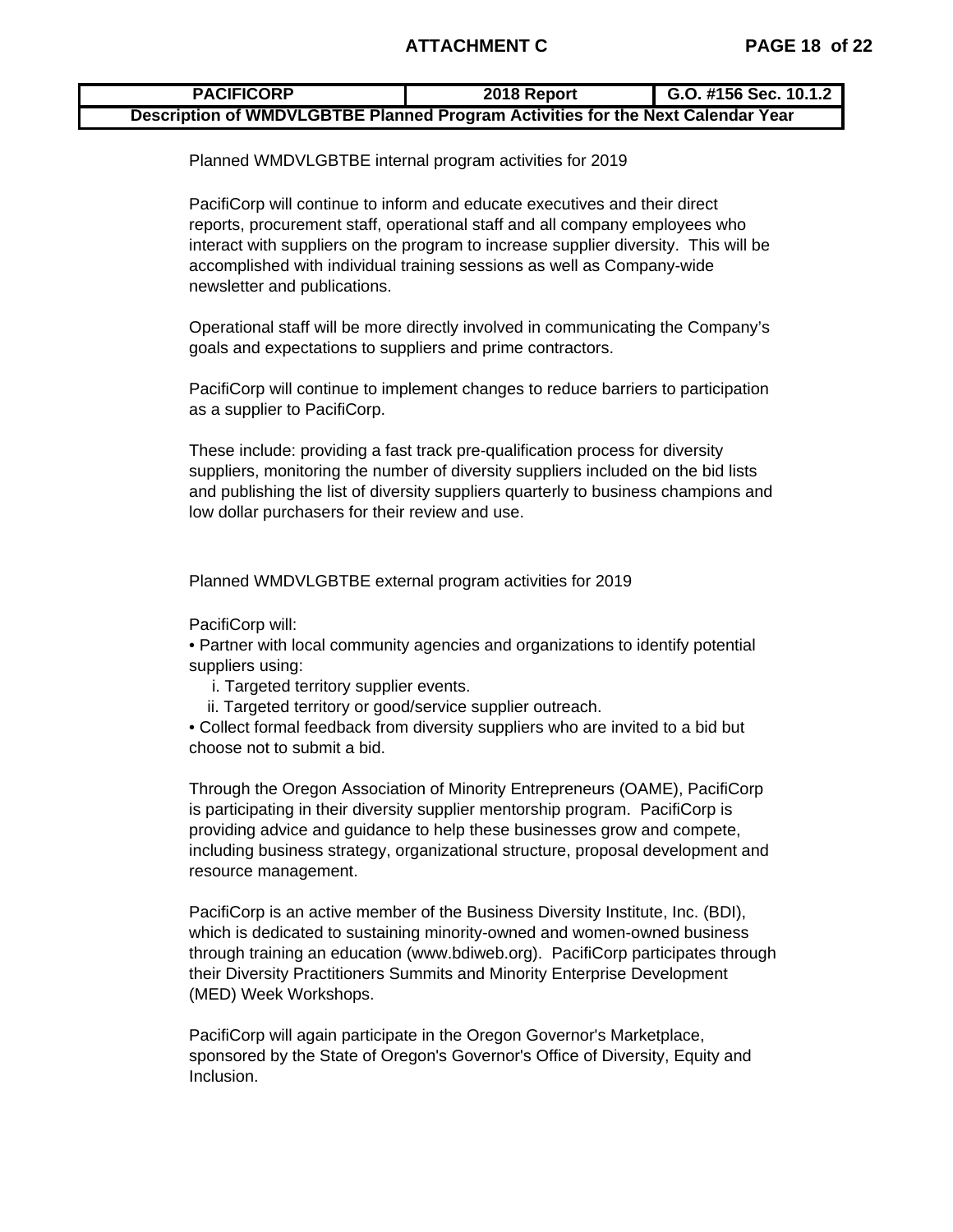# **ATTACHMENT C PAGE 19 of 22**

| <b>PACIFICORP</b> | 2018 Report                                                        | G.O. #156 Sec. 10.1.3 |  |  |  |  |  |  |  |  |
|-------------------|--------------------------------------------------------------------|-----------------------|--|--|--|--|--|--|--|--|
|                   | Plans for Recruiting WMDVLGBTBE Suppliers in Low Utilization Areas |                       |  |  |  |  |  |  |  |  |

PacifiCorp will continue its concerted efforts in the recruitment of available WMDVLGBTBE suppliers in all product and service categories. WMDVBE outreach activities will be addressed by the Company's diversity supplier development team in conjunction with procurement and operational staff.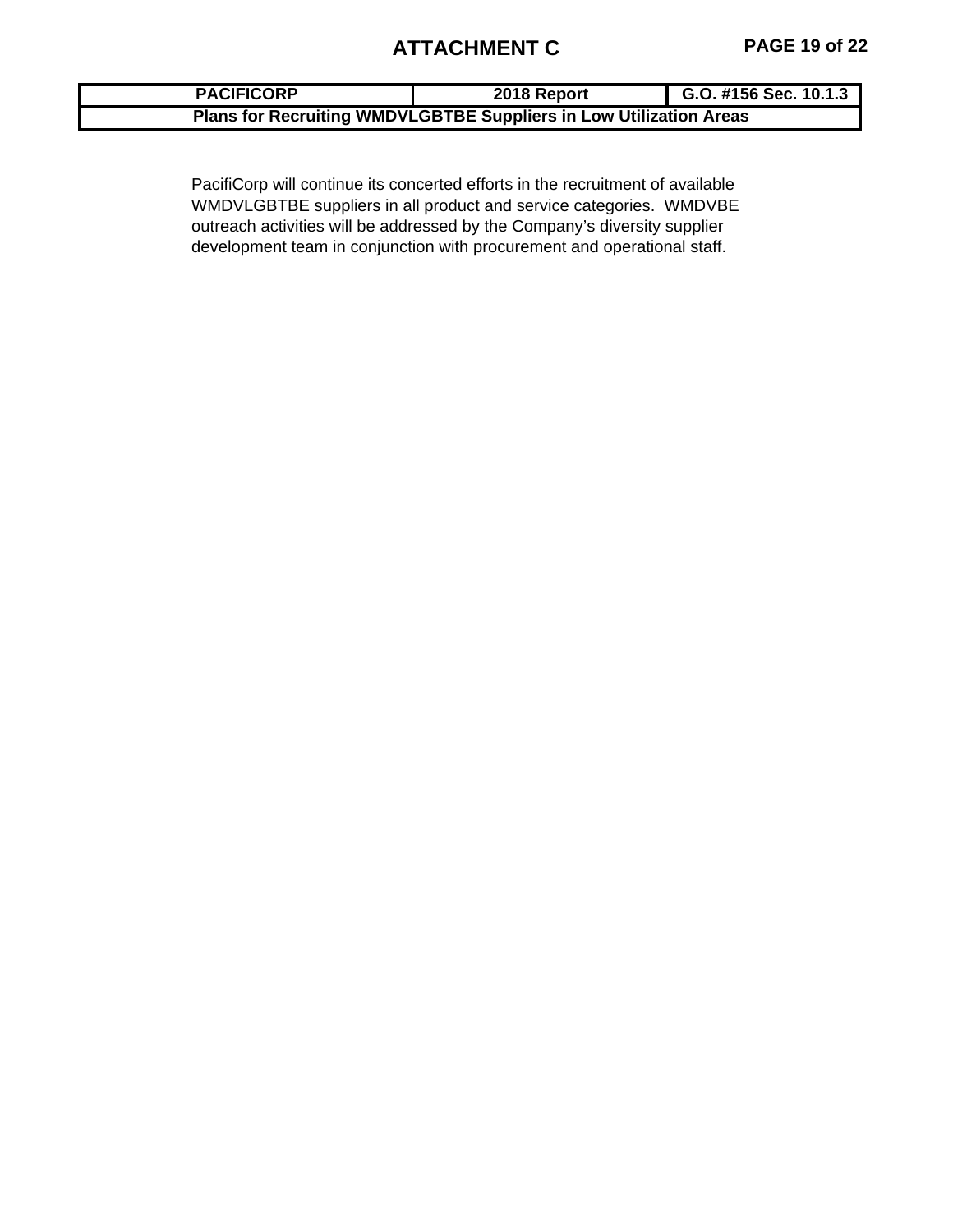| <b>PACIFICORP</b>                                                  | 2018 Report | G.O. #156 Sec. 10.1.4 |  |  |  |  |  |  |
|--------------------------------------------------------------------|-------------|-----------------------|--|--|--|--|--|--|
| <b>Plans for Recruiting WMDVLGBTBE Suppliers Where Unavailable</b> |             |                       |  |  |  |  |  |  |

PacifiCorp's planned internal and external program activities described in section 10.1.2 are aimed at recruiting WMDVLGBTBE suppliers of products or services where WMDVLGBTBE suppliers are currently unavailable.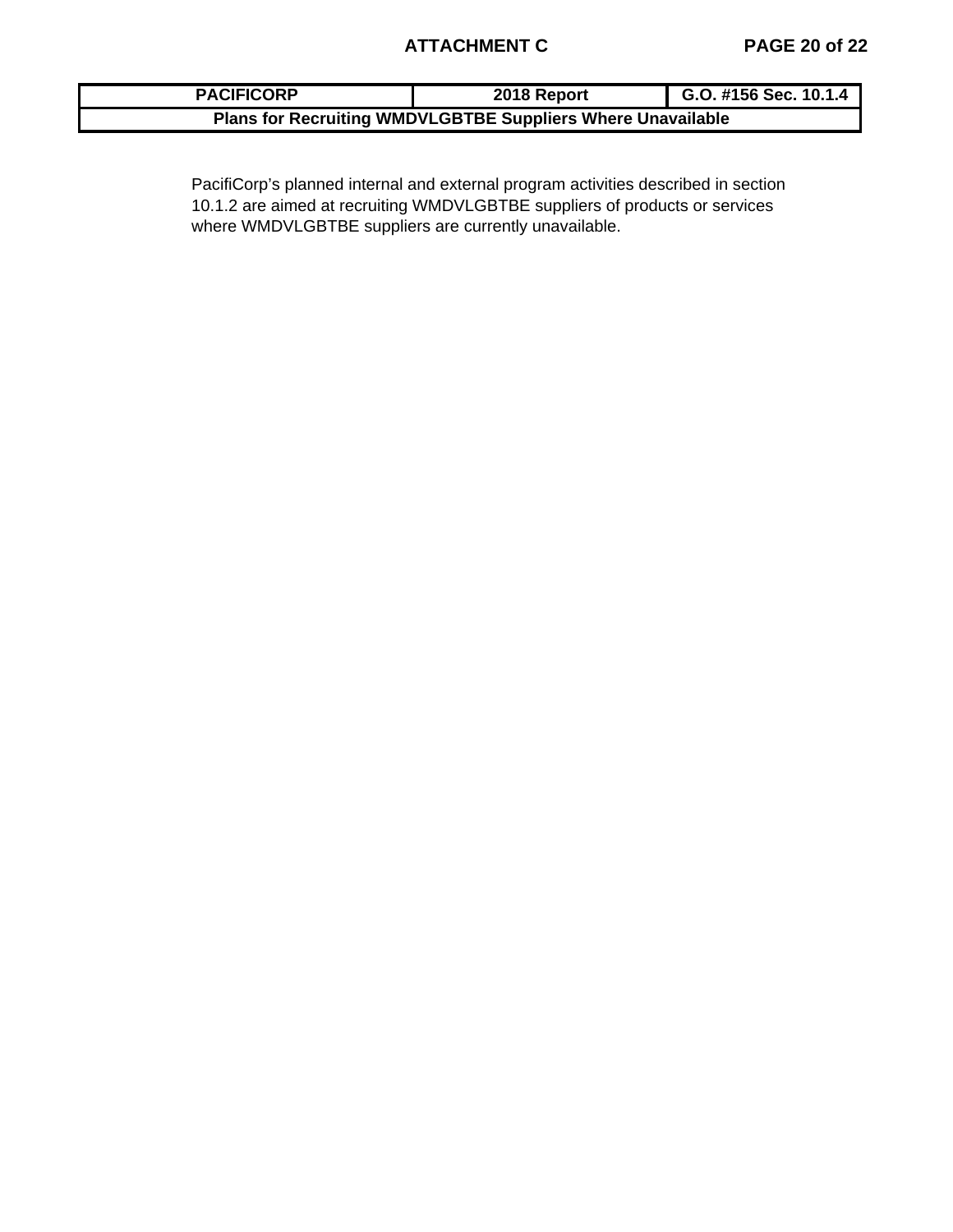# **ATTACHMENT C PAGE 21 of 22**

| <b>PACIFICORP</b>                                                                  | 2018 Report | G.O. #156 Sec. $10.1.5$ |
|------------------------------------------------------------------------------------|-------------|-------------------------|
| <b>Plans for Encouraging Prime Contractors to Subcontract WMDVLGBTBE Suppliers</b> |             |                         |

PacifiCorp continues to encourage prime contractors to subcontract with diversity suppliers. Primes are required to submit a supplier diversity plan with each proposal, including confirmation that they have contacted suppliers of diversity and obtained their commitment to participate.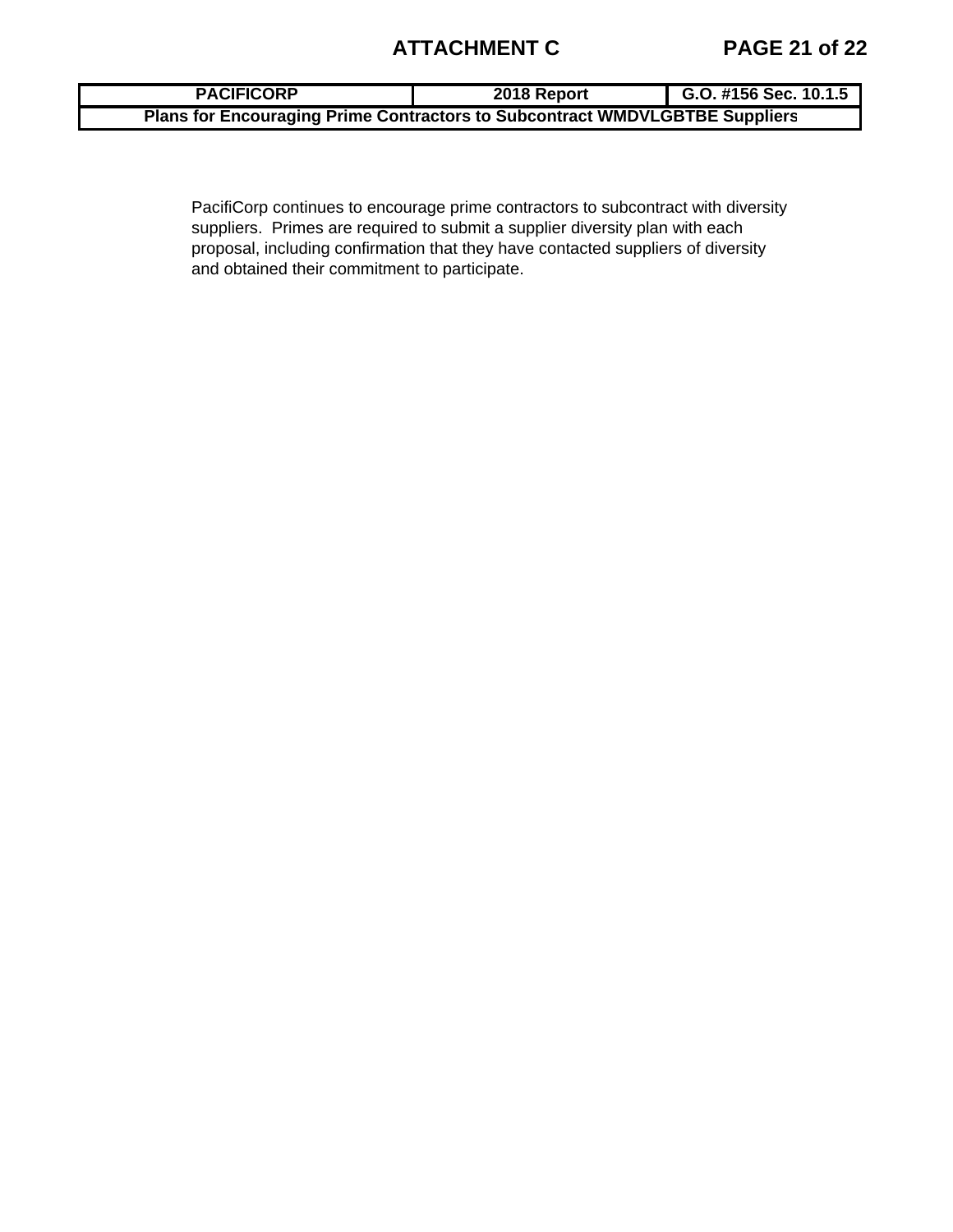| <b>PACIFICORP</b>                                      | 2018 Report | G.O. #156 Sec. 10.1.6 |  |  |  |  |  |  |
|--------------------------------------------------------|-------------|-----------------------|--|--|--|--|--|--|
| Plans for Complying with WMDVLGBTBE Program Guidelines |             |                       |  |  |  |  |  |  |

See Section 10.1.2 for a description of PacifiCorp's GO-156 program activities planned for 2019. PacifiCorp will consider the recommendations by the Commission's Advisory and Compliance Division for the achievement of maximum results in implementing legislative policy and General Order 156 consistent with the WMDVLGBTBE program guidelines.